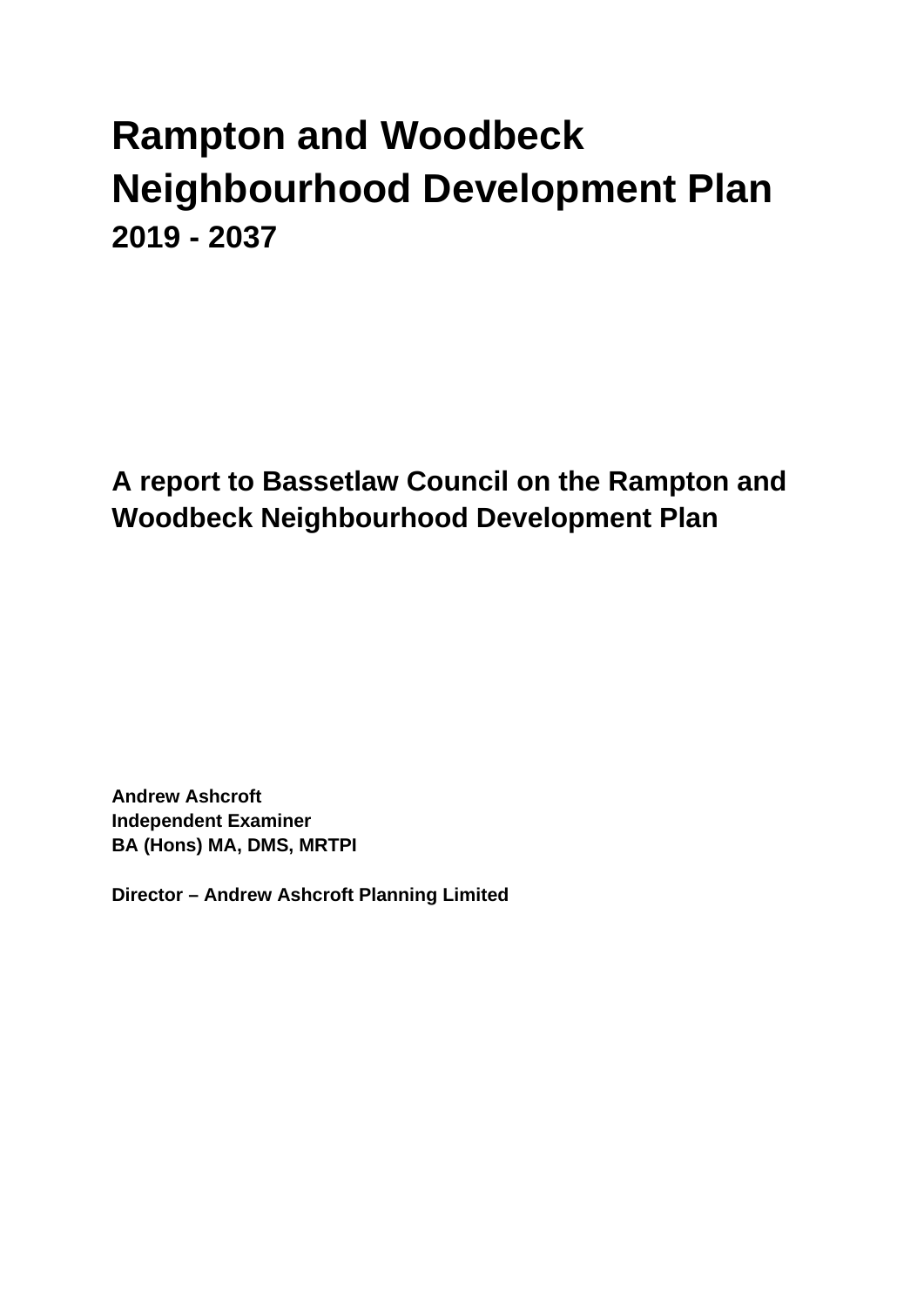# **Executive Summary**

- 1 I was appointed by Bassetlaw Council in January 2020 to carry out the independent examination of the Rampton and Woodbeck Neighbourhood Plan.
- 2 The examination was undertaken by way of written representations. I visited the neighbourhood plan area on 22 May 2020.
- 3 The Plan includes a variety of policies and seeks to bring forward positive and sustainable development in the neighbourhood area. There is a very clear focus on bringing forward housing allocations, designating local green spaces and safeguarding its distinctive character.
- 4 The Plan has been underpinned by community support and engagement. It is clear that all sections of the community have been engaged in its preparation.
- 5 Subject to a series of recommended modifications set out in this report I have concluded that the Rampton and Woodbeck Neighbourhood Plan meets all the necessary legal requirements and should proceed to referendum.
- 6 I recommend that the referendum should be held within the neighbourhood area.

**Andrew Ashcroft Independent Examiner 8 June 2020**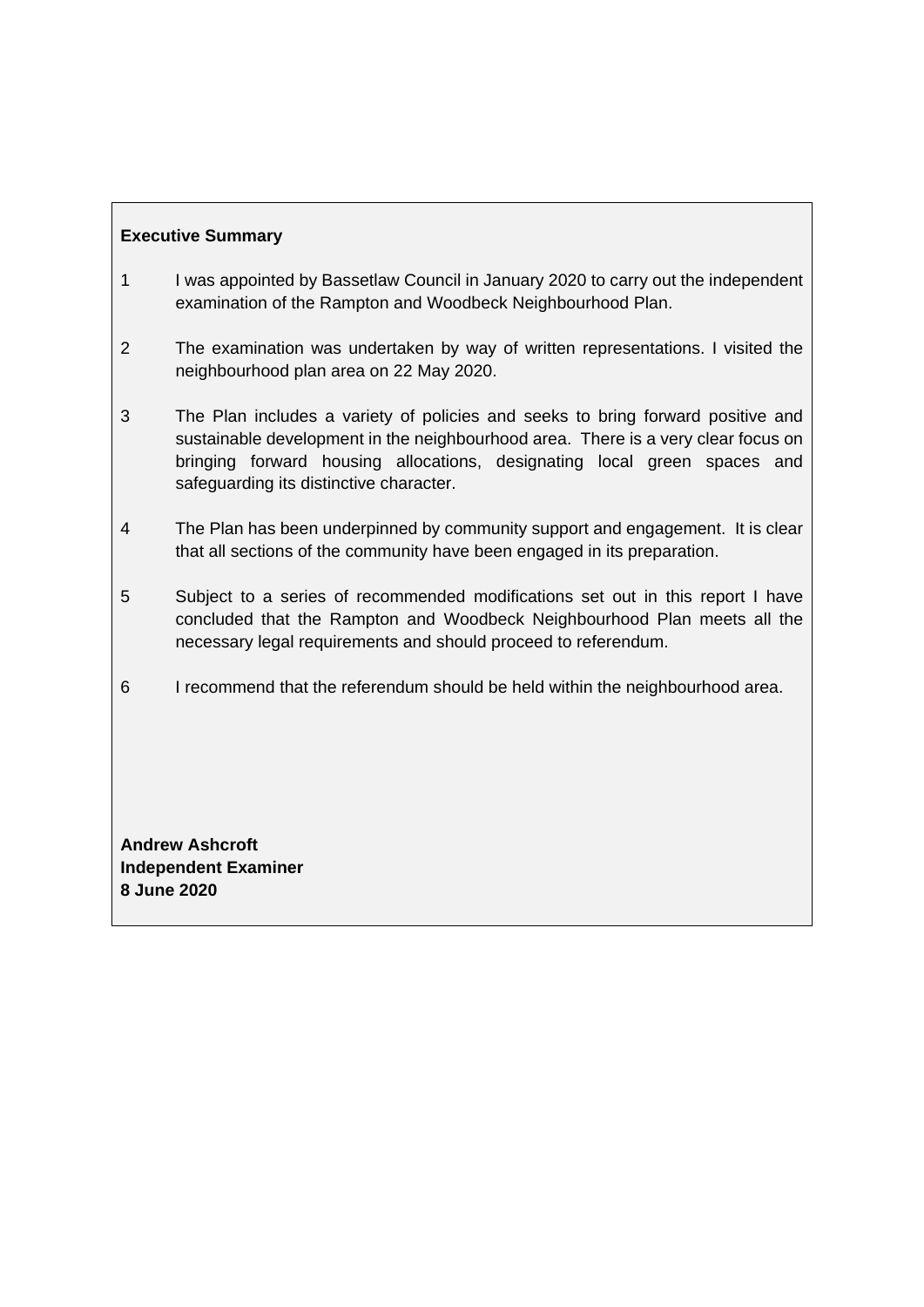#### **1 Introduction**

- 1.1 This report sets out the findings of the independent examination of the Rampton and Woodbeck Neighbourhood Development Plan 2019-2037 (the Plan).
- 1.2 The Plan has been submitted to Bassetlaw District Council (BDC) by Rampton and Woodbeck Parish Council in its capacity as the qualifying body responsible for preparing the neighbourhood plan.
- 1.3 Neighbourhood plans were introduced into the planning process by the Localism Act 2011. They aim to allow local communities to take responsibility for guiding development in their area. This approach was subsequently embedded in the National Planning Policy Framework (NPPF) in 2012, 2018 and 2019. The NPPF continues to be the principal element of national planning policy.
- 1.4 The role of an independent examiner is clearly defined in the legislation. I have been appointed to examine whether or not the submitted Plan meets the basic conditions and Convention Rights and other statutory requirements. It is not within my remit to examine or to propose an alternative plan, or a potentially more sustainable plan except where this arises as a result of my recommended modifications to ensure that the plan meets the basic conditions and the other relevant requirements.
- 1.5 A neighbourhood plan can be narrow or broad in scope. Any plan can include whatever range of policies it sees as appropriate to its designated neighbourhood area. The submitted Plan has been designed to be distinctive in general terms, and to be complementary to the development plan in particular. It seeks to provide a context in which the neighbourhood area can maintain its distinctiveness and identity. It proposes a range of policies which include the identification of housing allocations and the designation of a series of Local Green Spaces.
- 1.6 Within the context set out above this report assesses whether the Plan is legally compliant and meets the basic conditions that apply to neighbourhood plans. It also considers the content of the Plan and, where necessary, recommends changes to its policies and supporting text.
- 1.7 This report also provides a recommendation as to whether the Plan should proceed to referendum. If this is the case and that referendum results in a positive outcome the Plan would then be used to determine planning applications within the neighbourhood area and will sit as part of the wider development plan.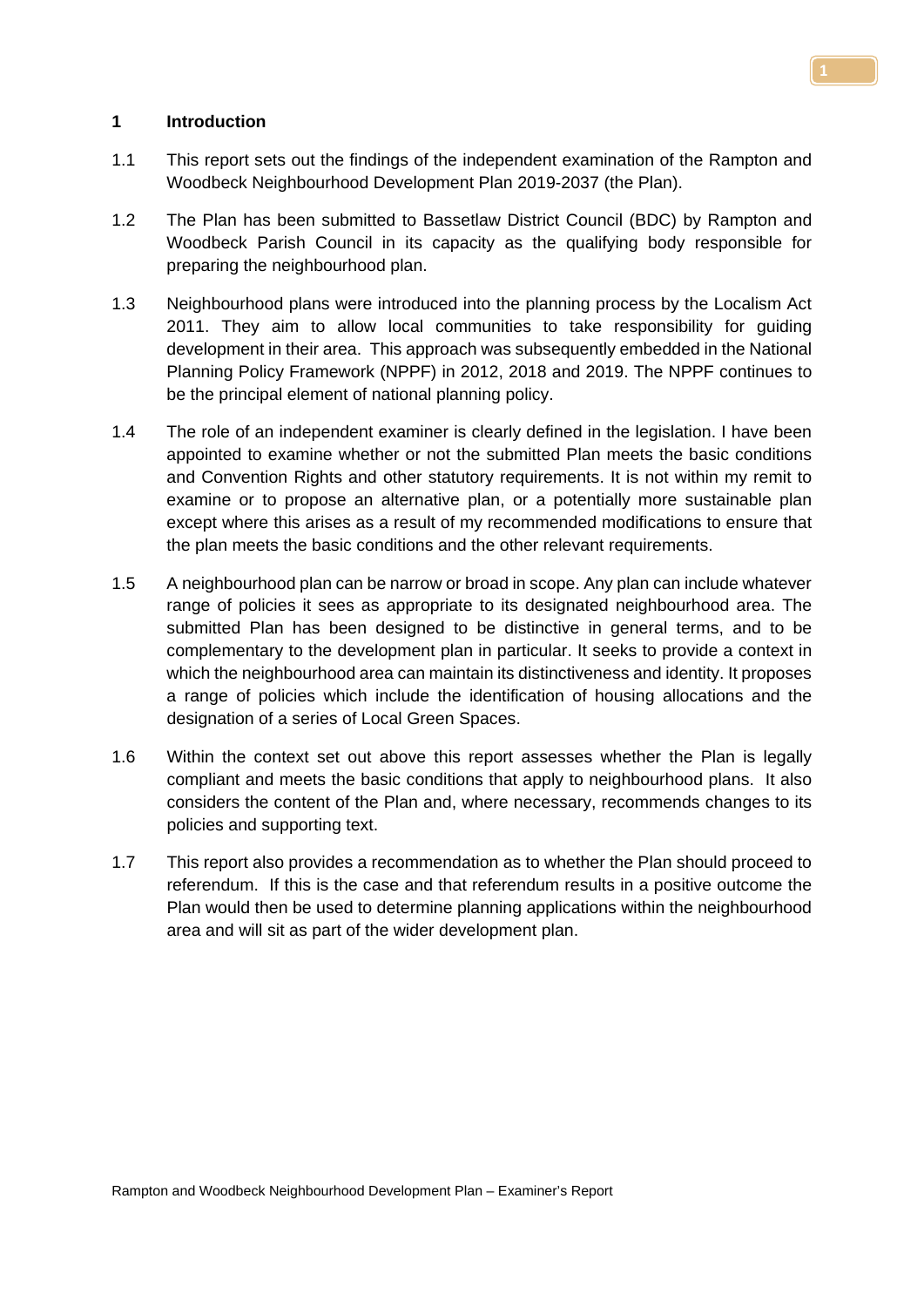#### **2 The Role of the Independent Examiner**

- 2.1 The examiner's role is to ensure that any submitted neighbourhood plan meets the relevant legislative and procedural requirements.
- 2.2 I was appointed by BDC, with the consent of the Parish Council, to conduct the examination of the Plan and to prepare this report. I am independent of both the BDC and the Parish Council. I do not have any interest in any land that may be affected by the Plan.
- 2.3 I possess the appropriate qualifications and experience to undertake this role. I am a Director of Andrew Ashcroft Planning Limited. In previous roles, I have over 35 years' experience in various local authorities at either Head of Planning or Service Director level. I am a chartered town planner and have significant experience of undertaking other neighbourhood plan examinations and health checks. I am a member of the Royal Town Planning Institute and the Neighbourhood Planning Independent Examiner Referral System.

#### *Examination Outcomes*

- 2.4 In my role as the independent examiner of the Plan I am required to recommend one of the following outcomes of the examination:
	- (a) that the Plan is submitted to a referendum; or
	- (b) that the Plan should proceed to referendum as modified (based on my recommendations); or
	- (c) that the Plan does not proceed to referendum on the basis that it does not meet the necessary legal requirements.
- 2.5 The outcome of the examination is set out in Section 8 of this report.

#### *Other examination matters*

- 2.6 In examining the Plan I am required to check whether:
	- the policies relate to the development and use of land for a designated neighbourhood plan area; and
	- the Plan meets the requirements of Section 38B of the Planning and Compulsory Purchase Act 2004 (the Plan must specify the period to which it has effect, must not include provision about development that is excluded development, and must not relate to more than one neighbourhood area); and
	- the Plan has been prepared for an area that has been designated under Section 61G of the Localism Act and has been developed and submitted for examination by a qualifying body.
- 2.7 Having addressed the matters identified in paragraph 2.6 of this report I am satisfied that all of the points have been met.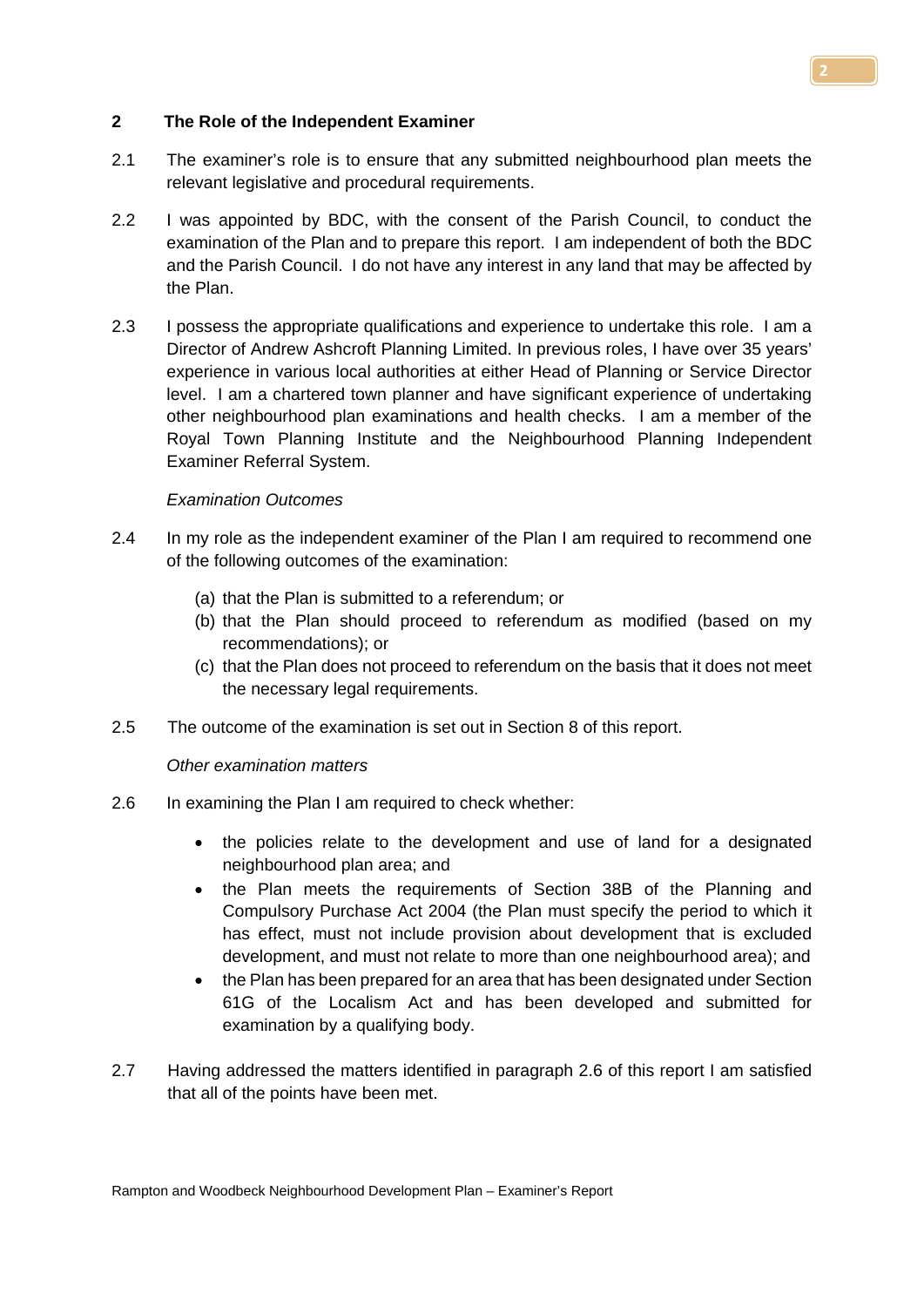#### **3 Procedural Matters**

- 3.1 In undertaking this examination I have considered the following documents:
	- the submission Plan.
	- the Character Assessment
	- the Basic Conditions Statement.
	- the Consultation Statement.
	- the AECOM Site Options and Assessment Report (March 2019).
	- the representations made to the Plan.
	- the Parish Council's comments on the representations received.
	- the Parish Council's responses to my Clarification Note.
	- the analysis of the proposed Local Green Spaces.
	- the adopted Bassetlaw Core Strategy 2011.
	- the National Planning Policy Framework (February 2019).
	- Planning Practice Guidance (March 2014 and subsequent updates).
	- relevant Ministerial Statements.
- 3.2 I visited the neighbourhood area on 22 May 2020. The timing of this visit reflected Covid:19 travel restrictions that were in place during the examination process and was agreed with both BDC and the Parish Council. I looked at its overall character and appearance and at those areas affected by policies in the Plan in particular. My visit is covered in more detail in paragraphs 5.9 to 5.16 of this report.
- 3.3 It is a general rule that neighbourhood plan examinations should be held by written representations only. Having considered all the information before me, including the representations made to the submitted plan, I concluded that the Plan could be examined by way of written representations.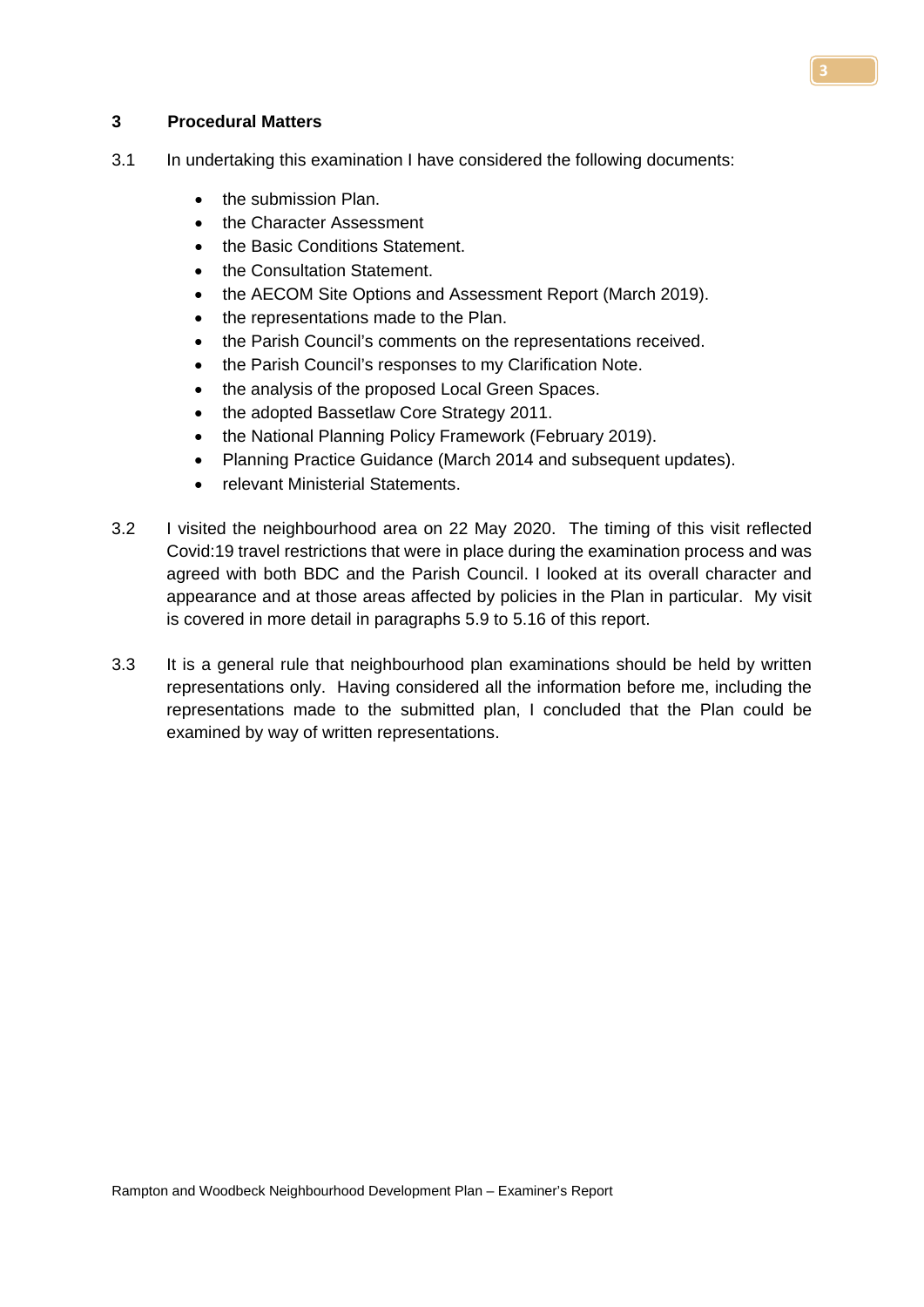# **4 Consultation**

# *Consultation Process*

- 4.1 Policies in made neighbourhood plans become the basis for local planning and development control decisions. As such the regulations require neighbourhood plans to be supported and underpinned by public consultation.
- 4.2 In accordance with the Neighbourhood Planning (General) Regulations 2012 the Parish Council has prepared a Consultation Statement. This Statement is proportionate to the Plan area and its policies.
- 4.3 The Statement records the various activities that were held to engage the local community and the feedback from each event. It also provides specific details on the consultation processes that took place on the pre-submission version of the Plan (September to November 2019).
- 4.4 The Statement sets out details of the comprehensive range of consultation events that were carried out in relation to the various stages of the Plan. They include the following events and processes:
	- the drop in events (November 2016, May 2017 and September 2017);
	- the feedback on the community questionnaire (October 2017):
	- the call for land process (July 2018);
	- the consultation on proposed housing sites (September and October 2018);
	- the general use of local newsletters; and
	- the use of leaflet drops.
- 4.5 The details in the Statement set out the nature of the community questionnaire and other consultation exercises and the responses received. They demonstrate the way in which those responsible for the preparation of the Plan sought to address the expectations of the wider community. A significant part the Statement sets out how the submitted Plan took account of consultation feedback at the pre-submission phase. It does so in a proportionate and effective way. The analysis in Table 2 helps to describe how the Plan has progressed to its submission stage.
- 4.6 Consultation on the submitted plan was undertaken by BDC. It ended on 19 March 2020. This exercise generated representations from the following persons and organisations:
	- Bassetlaw District Council
	- Canal and River Trust
	- Coal Authority
	- Gladman Developments Limited
	- Highways England
	- Historic England

Rampton and Woodbeck Neighbourhood Development Plan – Examiner's Report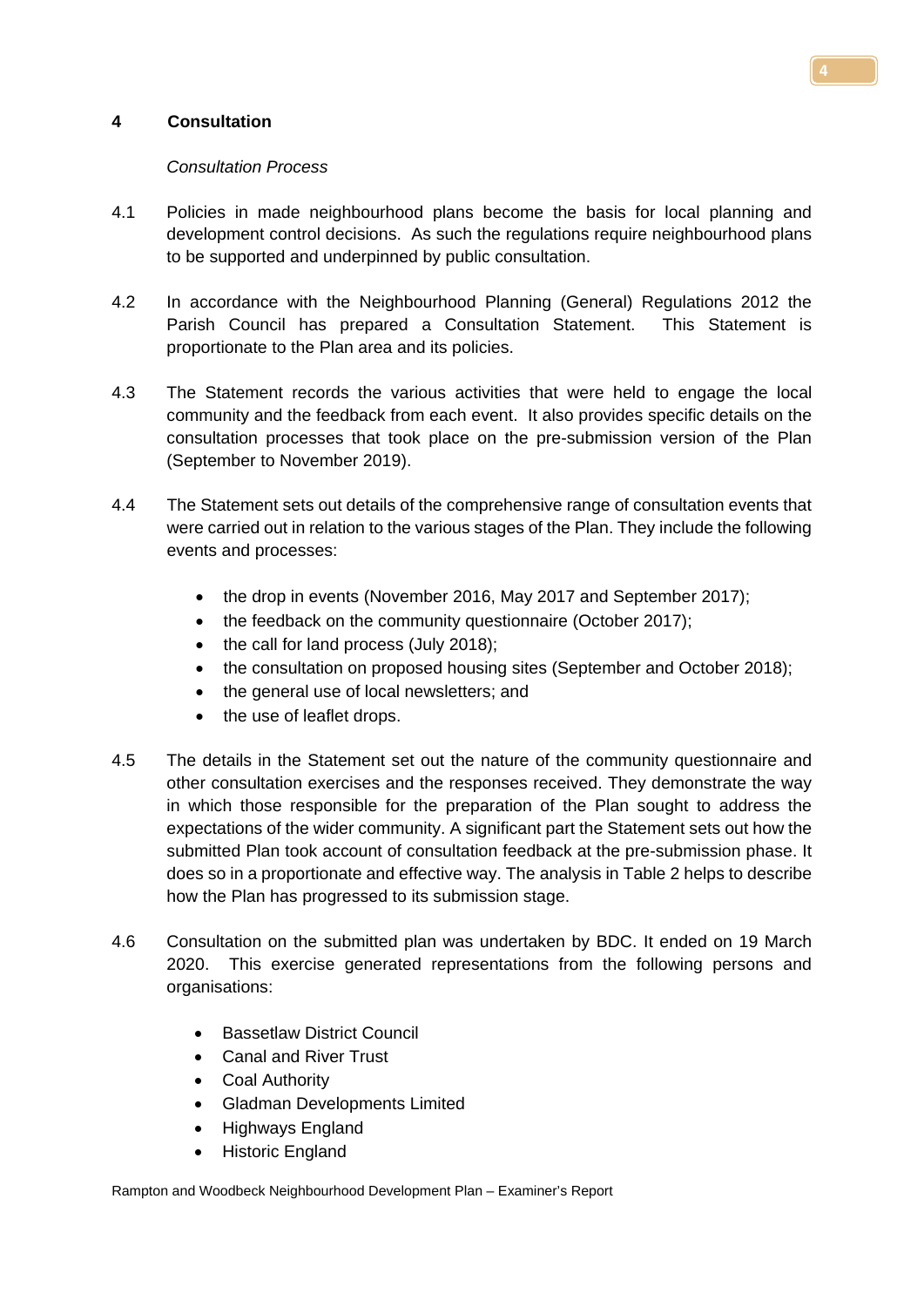- JH Walter
- Foljambe Estate
- National Grid
- Natural England
- Nottinghamshire County Council
- Severn Trent Water
- Sport England
- West Lindsey District Council
- 4.7 I have taken account of all the representations in preparing this report. Where it is appropriate to do so I refer to specific representations on a policy-by-policy basis.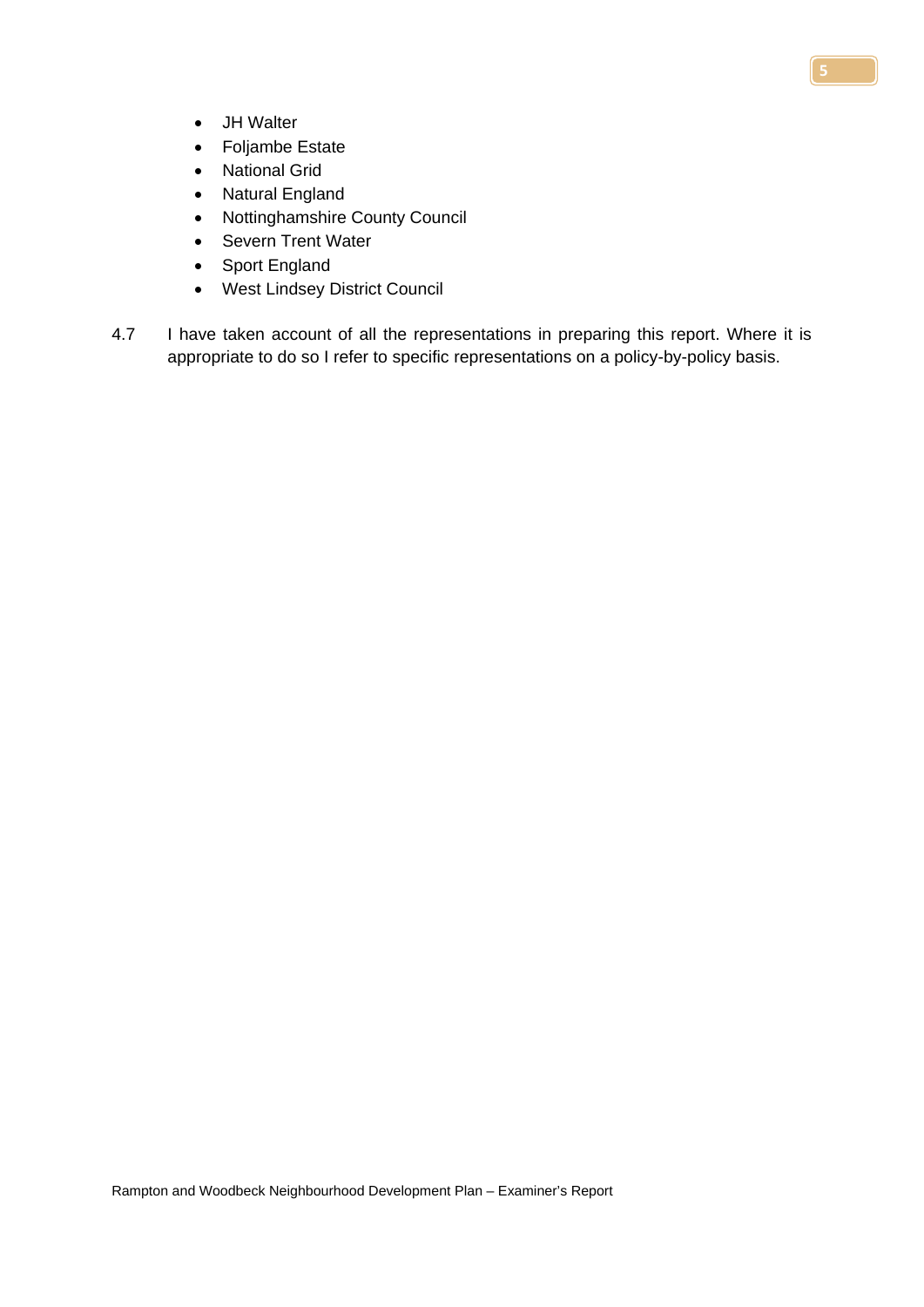# **5 The Neighbourhood Area and the Development Plan Context**

#### *The Neighbourhood Area*

- 5.1 The neighbourhood area is the parish of Rampton and Woodbeck. It is located approximately 10 kms to the east of Retford. Its population in 2011 was 1139 persons living in 351 households. It was designated as a neighbourhood area on 7 March 2017.
- 5.2 The village of Rampton has an attractive layout based around All Saints Church. It has a good mix of vernacular buildings and more modern houses. It enjoys a range of community services including the Church, the village shop, the garage and the Eyre Arms PH. Torksey Ferry Road provides a historic connection to the River Trent to the east of the village. The eastern part of the neighbourhood area incorporates elements of the Cottam Power Station.
- 5.3 The other settlement in the neighbourhood area is Woodbeck. Its character and appearance are dominated by Rampton Hospital. The remainder of the settlement consists mainly of homes originally developed for staff at the Hospital. They have a garden village character and are set in an attractive landscape setting. There are other operational buildings within the settlement related to Hospital use.

# *Development Plan Context*

- 5.4 The development plan covering the neighbourhood plan area is the Bassetlaw District Core Strategy and Development Management Policies Development Plan Document 2010 - 2028 ('the Core Strategy'). The [Core Strategy](http://molevalley-consult.limehouse.co.uk/portal/cs/cs_-_adopted_oct_2009/core_strategy_-_adopted_october_2009_1?pointId=906692) sets out a vision, objectives, a spatial strategy and overarching planning policies that guide new development in the Plan period.
- 5.5 Policy CS1 of the Core Strategy provides a focus for new development based around the existing principal settlements in the District. Rampton is identified as a Rural Service Centre where there will be limited rural growth in the Plan period. Woodbeck is identified as one of a series of other settlements which are identified as having limited or no services and facilities and which are unsuitable for growth
- 5.6 Policy CS8 of the Core Strategy sets out specific development opportunities and requirements for the various Rural Service Centres. In summary these include:

Housing Development - Up to 10% (599 houses) of the District's housing requirement will be delivered in the Rural Service Centres through existing permissions and allocations in the Site Allocations DPD, for the plan period 2010-2028. Residential development proposals will be supported within the Development Boundary, in line with other material considerations and planning policy requirements. All housing development resulting in a net gain of one or more units will be required to contribute towards the achievement of affordable housing targets. In the case of Rampton this figure is 25%. This will be either through on-site provision (where appropriate) or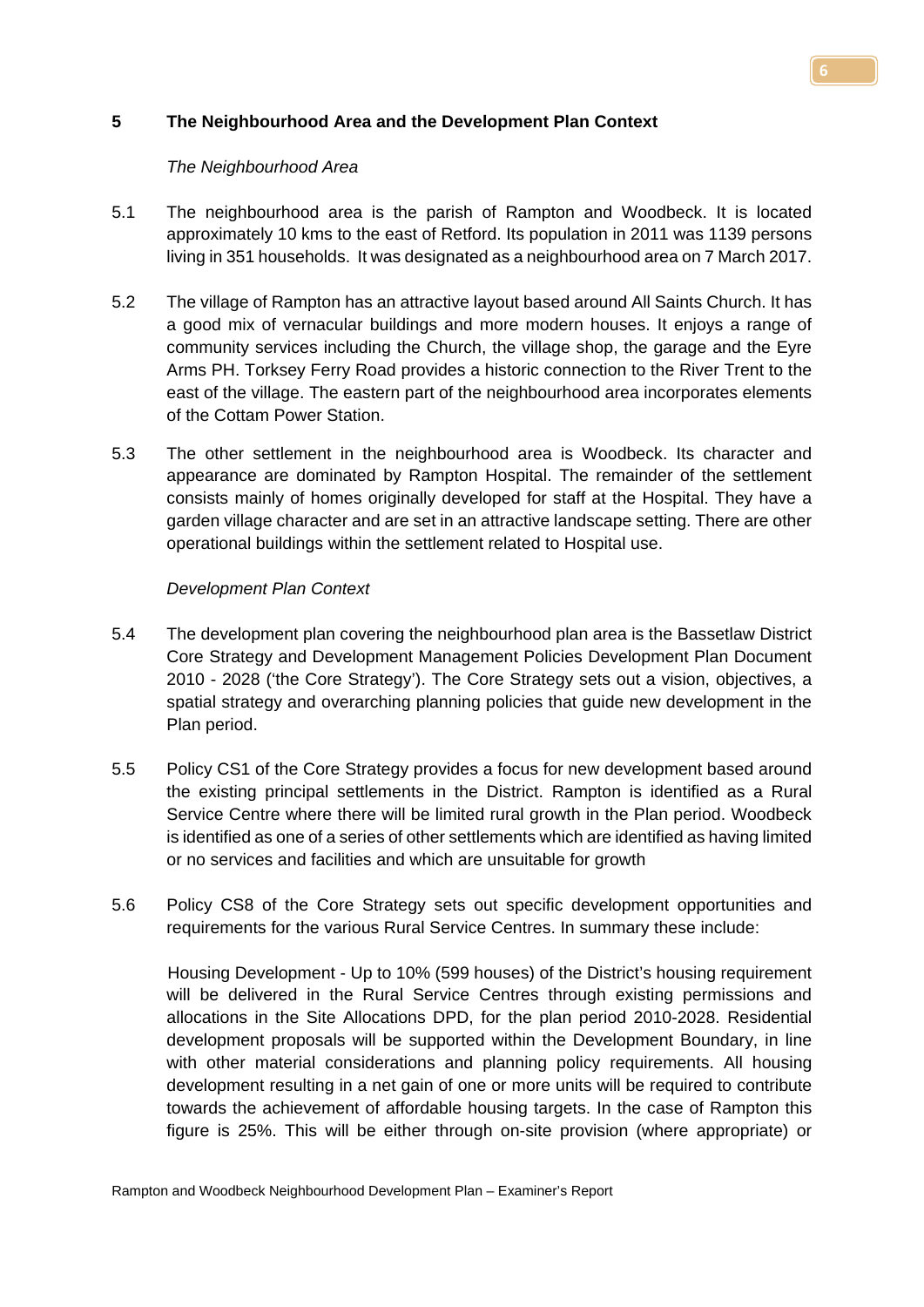through a financial contribution to the delivery or improvement of affordable housing elsewhere within the rural areas of Bassetlaw.

Employment Development - Proposals that deliver rural employment opportunities, of a scale and type appropriate to the settlement and surrounding land uses, will be supported in line with other material considerations and planning policy requirements. Economic development proposals will be supported within Development Boundaries, in line with other material considerations and planning policy requirements.

Community Facilities - Proposals for the provision of rural community services and facilities will be supported where they are of a scale appropriate to, and accord with the role of, the village. Where no available sites exist within Development Boundaries, proposals for standalone community services and facilities will be supported on sites outside of, but adjoining, these Boundaries where need and long-term viability is proven and where there is explicit community support for the proposal.

- 5.7 Policy CS9 of the Core Strategy sets out specific development opportunities and requirements for the various Other Centres. In particular it does not support proposed residential development other than where this involves conversions or the replacement of existing dwellings.
- 5.8 The submitted Plan has been prepared within its wider adopted development plan context. In doing so it has relied on up-to-date information and research that has underpinned existing planning policy documents in the District. This is good practice and reflects key elements in Planning Practice Guidance on this matter. It is clear that the submitted Plan seeks to add value to the Core Strategy and to give a local dimension to the delivery of its policies. This is captured in the Basic Conditions Statement. The District Council has embarked on the preparation of a new Local Plan. Once adopted it will replace the Core Strategy. The Local Development Scheme indicates that the Local Plan will be submitted for examination at the end of 2020. On this basis it is not at a sufficiently-advanced stage to play any significant role in the examination of the submitted neighbourhood plan.

#### *Visit to the neighbourhood area*

- 5.9 I visited the neighbourhood area on 22 May 2020. I approached from the Laneham Lane from to the south. This helped me to understand the neighbourhood area in its wider landscape context. It also highlighted its proximity to the floodplain of the River Trent to the east.
- 5.10 I looked initially at Rampton. I saw the proposed local green space (LGS1) based on the churchyard of All Saints Church. I saw that it was beautifully-maintained. I then took the opportunity to walk to the western edge of the village to look at two of the three proposed housing allocations in the village. In doing so I saw the Campbell Homes development on the southern side of Treswell Road. I also saw the bench placed in memory of Cllr Ivor Lewin.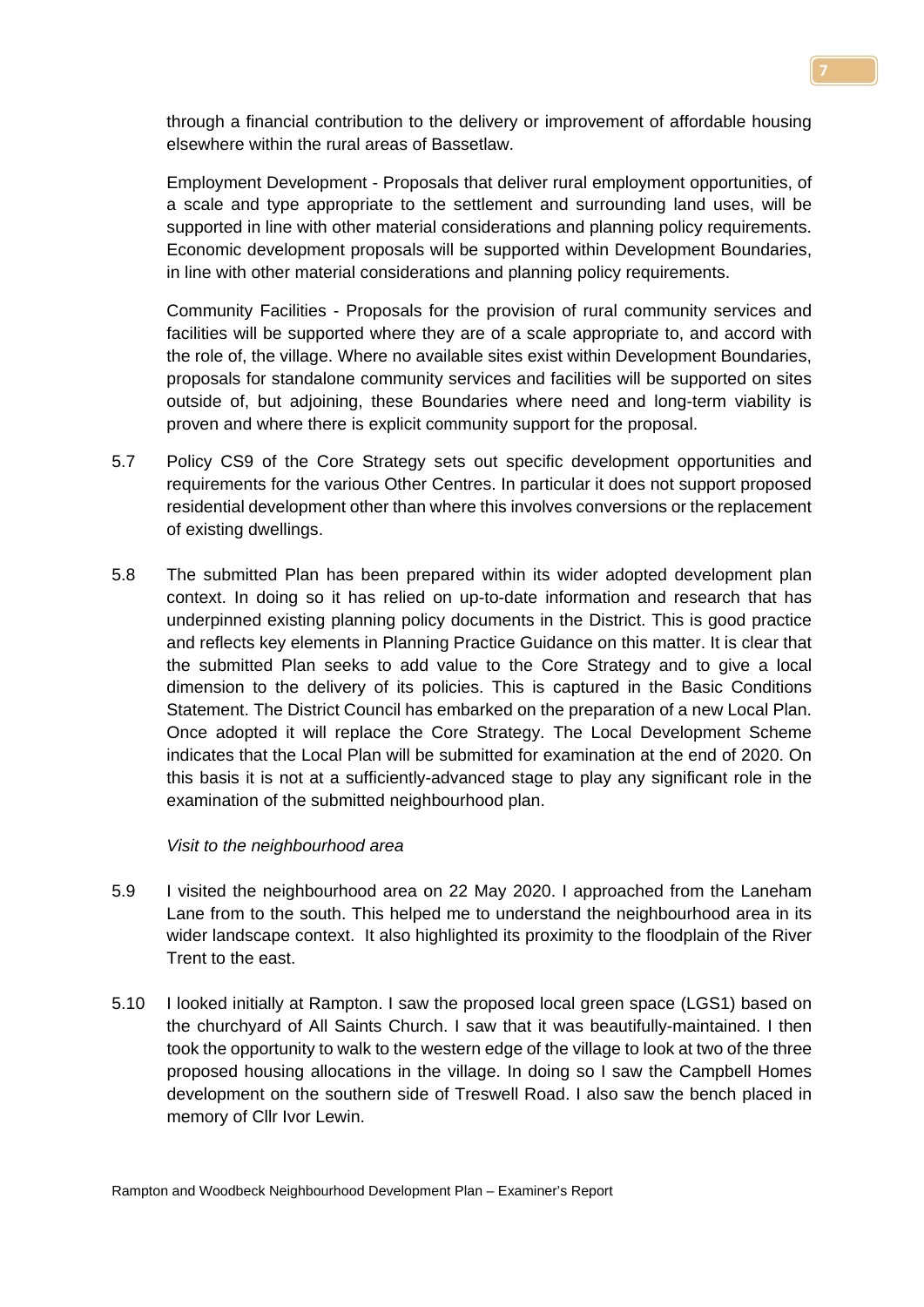- 5.11 I then walked to the southern end of the village. I saw the recently-developed and very impressive recreation ground. I also saw the village shop and garage. The shop was particularly popular during my visit.
- 5.12 I then walked back to the Church and followed Torksey Street/Torksey Ferry Road up to East End Court. Along the way I saw several vernacular buildings and farmsteads, including Home Farm and its attractive courtyard. I saw the distant view to Cottam Power Station to the north and east.
- 5.13 I then drove to Woodbeck. I saw that its character and appearance was very different from that of Rampton. In particular I saw the way in which the estate around the hospital was both structured and very spacious. In this context I took the opportunity to look at the various proposed local green spaces. I saw that they varied from the more formal recreation area (LGS5) to the gardens of buildings/vacant properties (LGS8) to areas of incidental open space (LGS10).
- 5.14 I walked to the east of the Woodbeck estate. I saw the proposed housing allocation off Cavell Close and the way in which it had been designed to continue the layout of the houses to its south.
- 5.15 Thereafter I walked onto Retford Road so that I could see the two proposed housing allocations to the west and to the east of the village. I saw the way in which they would relate to the wider agricultural landscape surrounding the settlement.
- 5.16 I then drove to Retford to the west. This helped me to understand the landscape setting of the neighbourhood area more fully.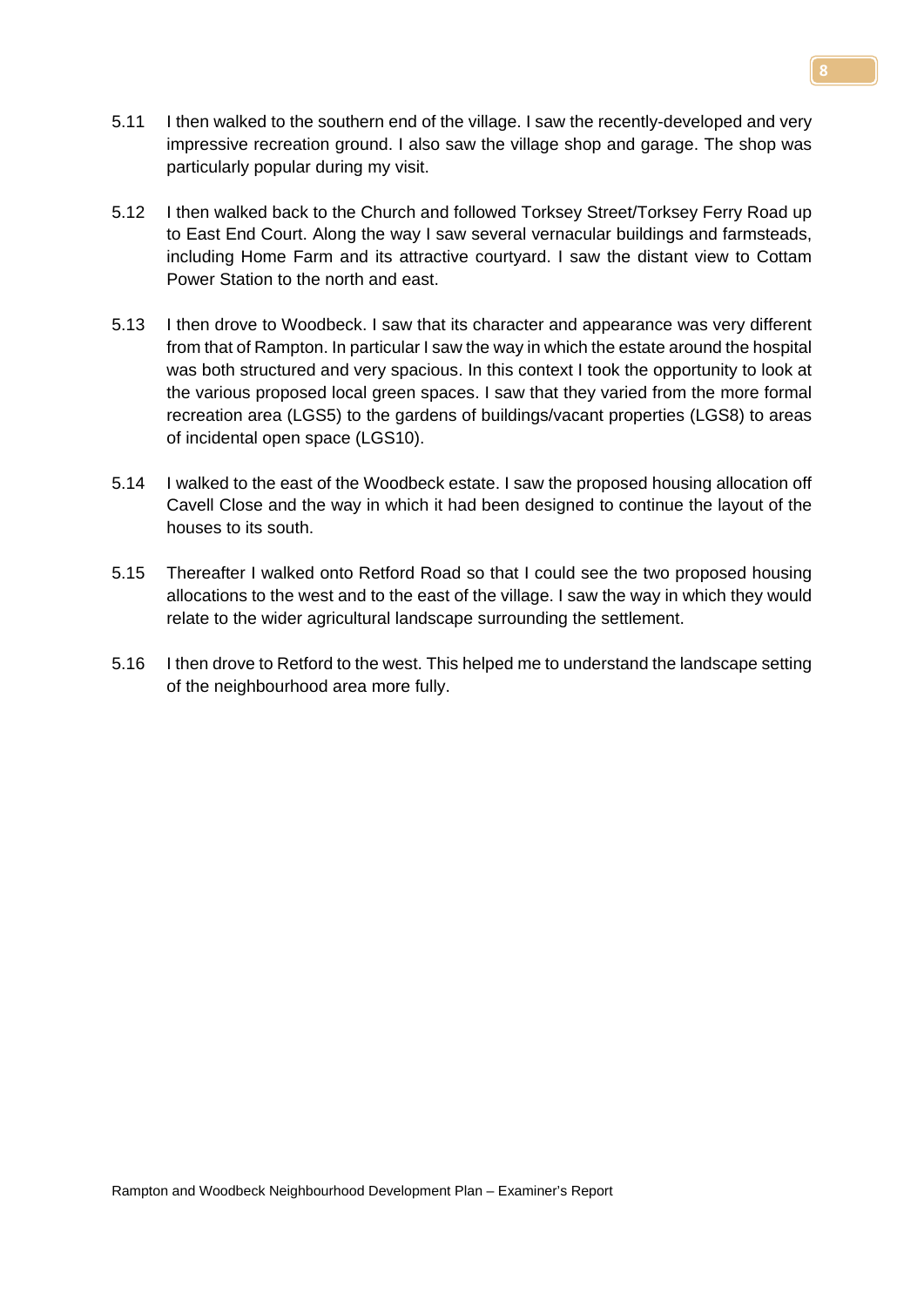# **6 The Neighbourhood Plan and the Basic Conditions**

- 6.1 This section of the report deals with the submitted neighbourhood plan as a whole and the extent to which it meets the basic conditions. The submitted Basic Conditions Statement has helped considerably in the preparation of this section of the report. It is a well-presented, informative and professional document.
- 6.2 As part of this process I must consider whether the submitted Plan meets the Basic Conditions as set out in paragraph 8(2) of Schedule 4B of the Town and Country Planning Act 1990. To comply with the basic conditions, the Plan must:
	- have regard to national policies and advice contained in guidance issued by the Secretary of State;
	- contribute to the achievement of sustainable development;
	- be in general conformity with the strategic policies of the development plan in the area;
	- be compatible with European Union (EU) and European Convention on Human Rights (ECHR) obligations; and
	- not breach the requirements of Chapter 8 of Part 6 of the Conservation of Habitats and Species Regulations 2017 (7).

I assess the Plan against the basic conditions under the following headings.

# *National Planning Policies and Guidance*

- 6.3 For the purposes of this examination the key elements of national policy relating to planning matters are set out in the National Planning Policy Framework (NPPF) issued earlier this year.
- 6.4 The NPPF sets out a range of core land-use planning principles to underpin both planmaking and decision-taking. The following are of particular relevance to the Rampton and Woodbeck Neighbourhood Development Plan:
	- a plan led system– in this case the relationship between the neighbourhood plan and the adopted Bassetlaw Core Strategy;
	- delivering a sufficient supply of homes;
	- building a strong, competitive economy;
	- recognising the intrinsic character and beauty of the countryside and supporting thriving local communities;
	- taking account of the different roles and characters of different areas;
	- highlighting the importance high quality design and good standards of amenity for all future occupants of land and buildings; and
	- conserving heritage assets in a manner appropriate to their significance.
- 6.5 Neighbourhood plans sit within this wider context both generally, and within the more specific presumption in favour of sustainable development. Paragraph 13 of the NPPF indicates that neighbourhoods should both develop plans that support the strategic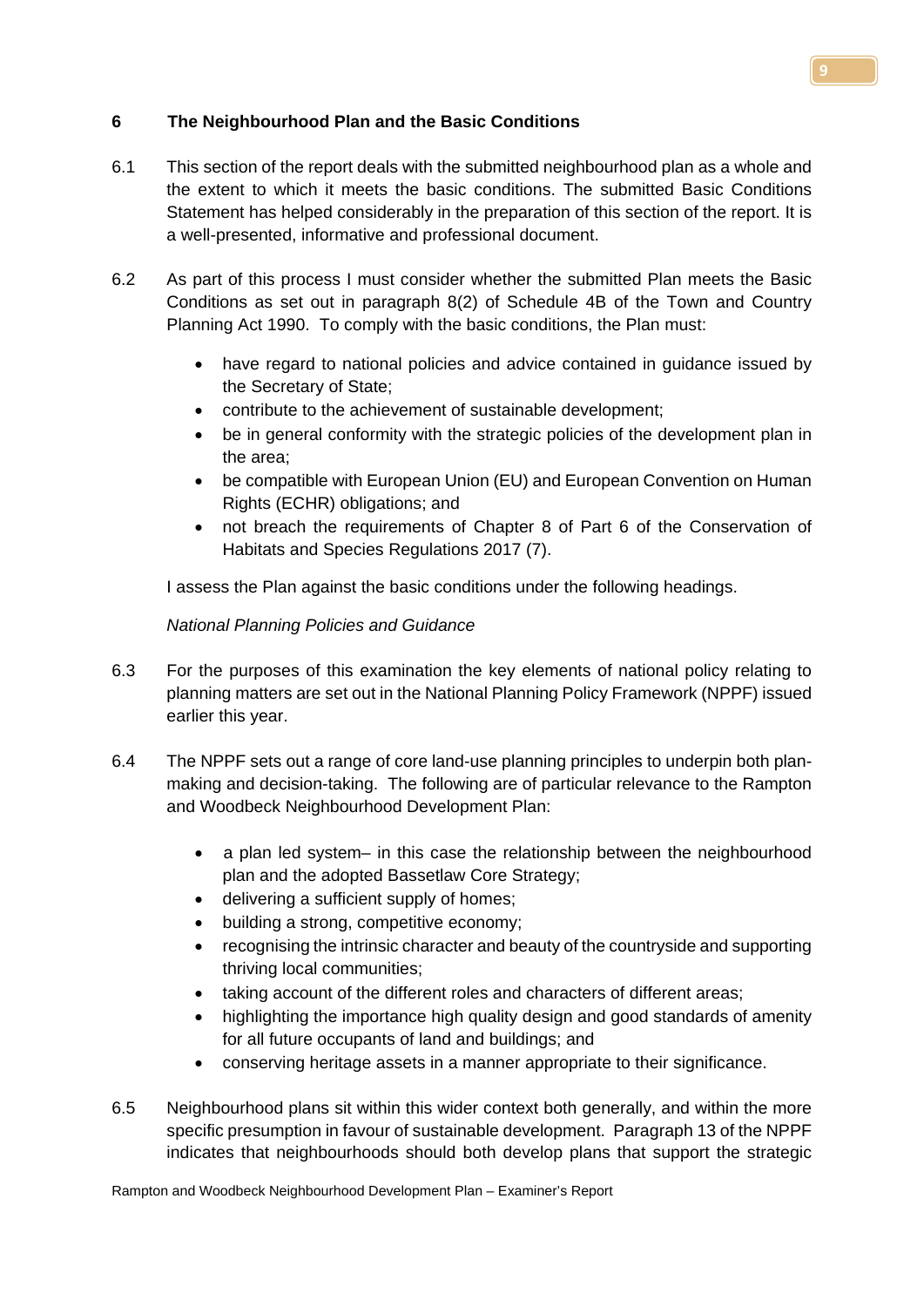needs set out in local plans and plan positively to support local development that is outside the strategic elements of the development plan.

- 6.6 In addition to the NPPF I have also taken account of other elements of national planning policy including Planning Practice Guidance and the recent ministerial statements.
- 6.7 Having considered all the evidence and representations available as part of the examination I am satisfied that the submitted Plan has had regard to national planning policies and guidance in general terms. It sets out a positive vision for the future of the neighbourhood area. It includes a series of policies that address a range of housing development and environmental matters. The Basic Conditions Statement maps the policies in the Plan against the appropriate sections of the NPPF.
- 6.8 At a more practical level the NPPF indicates that plans should provide a clear framework within which decisions on planning applications can be made and that they should give a clear indication of how a decision-maker should react to a development proposal (paragraph 16d). This was reinforced with the publication of Planning Practice Guidance in March 2014. Paragraph ID:41-041-20140306 indicates that policies in neighbourhood plans should be drafted with sufficient clarity so that a decision-maker can apply them consistently and with confidence when determining planning applications. Policies should also be concise, precise and supported by appropriate evidence.
- 6.9 As submitted the Plan does not fully accord with this range of practical issues. The majority of my recommended modifications in Section 7 relate to matters of clarity and precision. They are designed to ensure that the Plan fully accords with national policy.

# *Contributing to sustainable development*

6.10 There are clear overlaps between national policy and the contribution that the submitted Plan makes to achieving sustainable development. Sustainable development has three principal dimensions – economic, social and environmental. It is clear to me that the submitted Plan has set out to achieve sustainable development in the neighbourhood area. In the economic dimension the Plan includes a policy on windfall sites (Policy 8), six policies on residential allocations (Policies 2-7) and a policy for employment development (Policy 12). In the social role, it includes a policy on community facilities (Policy 13) and on local green spaces (Policy 11). In the environmental dimension the Plan positively seeks to protect its natural, built and historic environment. This assessment overlaps with the Parish Council's comments on this matter in the submitted Basic Conditions Statement.

*General conformity with the strategic policies in the development plan*

- 6.11 I have already commented in detail on the development plan context in the wider Bassetlaw District in paragraphs 5.4 to 5.8 of this report.
- 6.12 I consider that the submitted Plan delivers a local dimension to this strategic context and supplements the detail already included in the adopted Core Strategy. The Basic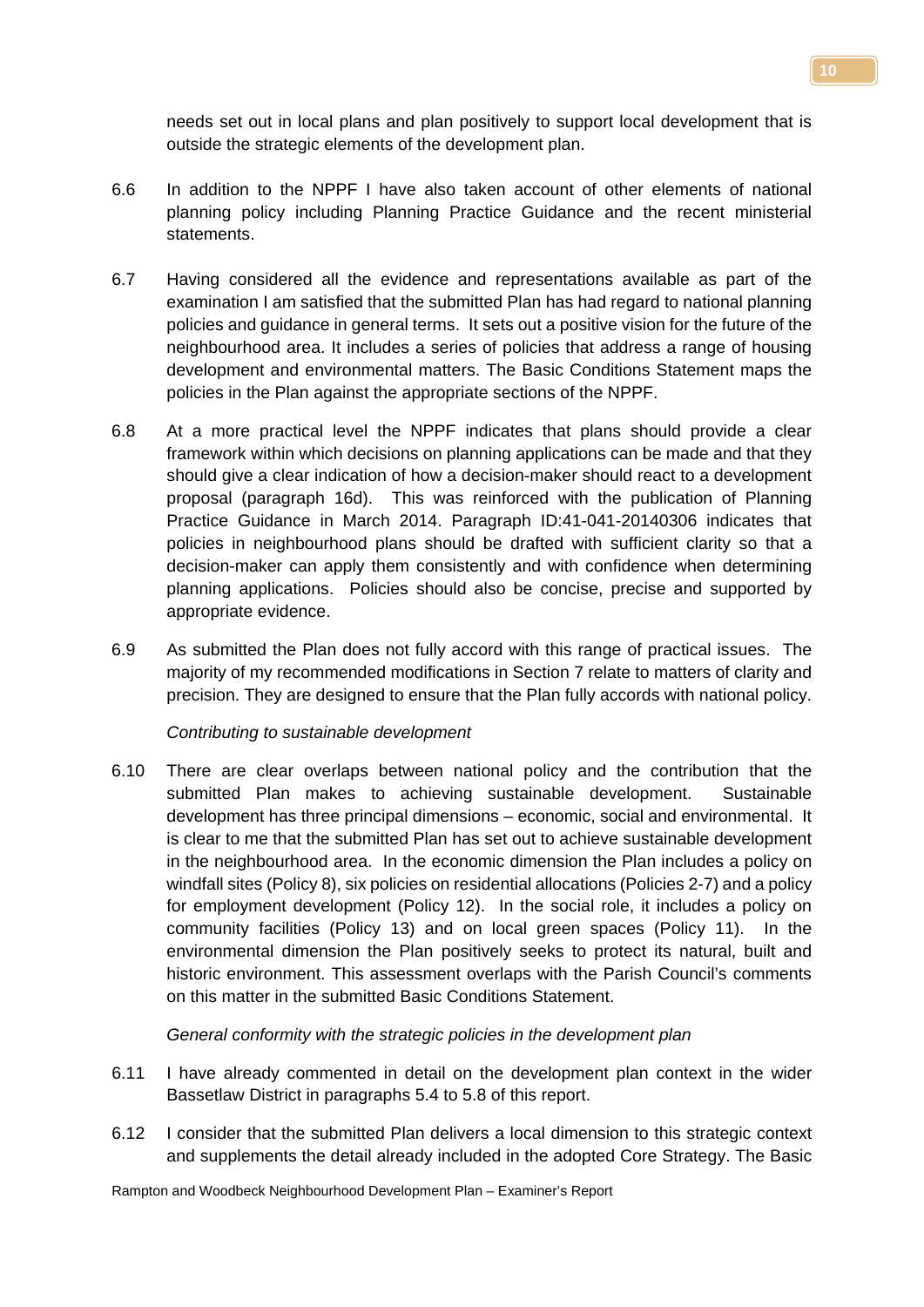Conditions Statement helpfully relates the Plan's policies to policies in the Core Strategy. I am satisfied that the submitted Plan is in general conformity with the strategic policies in the development plan.

#### *European Legislation and Habitat Regulations*

- 6.13 The Neighbourhood Plan General Regulations 2015 require a qualifying body either to submit an environmental report prepared in accordance with the Environmental Assessment of Plans and Programmes Regulations 2004 or a statement of reasons why an environmental report is not required. In order to comply with this requirement, a Screening Determination on the need for a Strategic Environmental Assessment (SEA) for the Neighbourhood Plan was prepared by Bassetlaw District Council in January 2019. The report is thorough and well-constructed. As a result of this process BDC concluded that the Plan is not likely to have any significant effects on the environment and accordingly would not require SEA.
- 6.14 The screening report includes the responses from the three consultation bodies. This is best practice.
- 6.15 BDC also prepared a Habitats Regulations Assessment (HRA) of the Plan at the same time. The report is very thorough and comprehensive. In particular it assesses the likely effects of the implementation of the policies in the Plan on the following sites:
	- Birklands and Bilhaugh SAC;
	- Hatfield Moor SAC;
	- Thorne Moors SAC; and
	- Thorne and Hatfield Moors SPA.

It concludes that the neighbourhood plan will not give rise to likely significant effects on European sites, either alone or in combination with other plans or projects, and Appropriate Assessment is not required.

- 6.16 Having reviewed the information provided to me as part of the examination I am satisfied that a proportionate process has been undertaken in accordance with the various regulations. None of the statutory consultees have raised any concerns with regard to either neighbourhood plan or to European obligations. In the absence of any evidence to the contrary, I am entirely satisfied that the submitted Plan is compatible with this aspect of European obligations.
- 6.17 In a similar fashion I am satisfied that the submitted Plan has had regard to the fundamental rights and freedoms guaranteed under the European Convention on Human Rights (ECHR) and that it complies with the Human Rights Act. There is no evidence that has been submitted to me to suggest otherwise. There has been full and adequate opportunity for all interested parties to take part in the preparation of the Plan and to make their comments known. On this basis, I conclude that the submitted Plan does not breach, nor is in any way incompatible with the ECHR.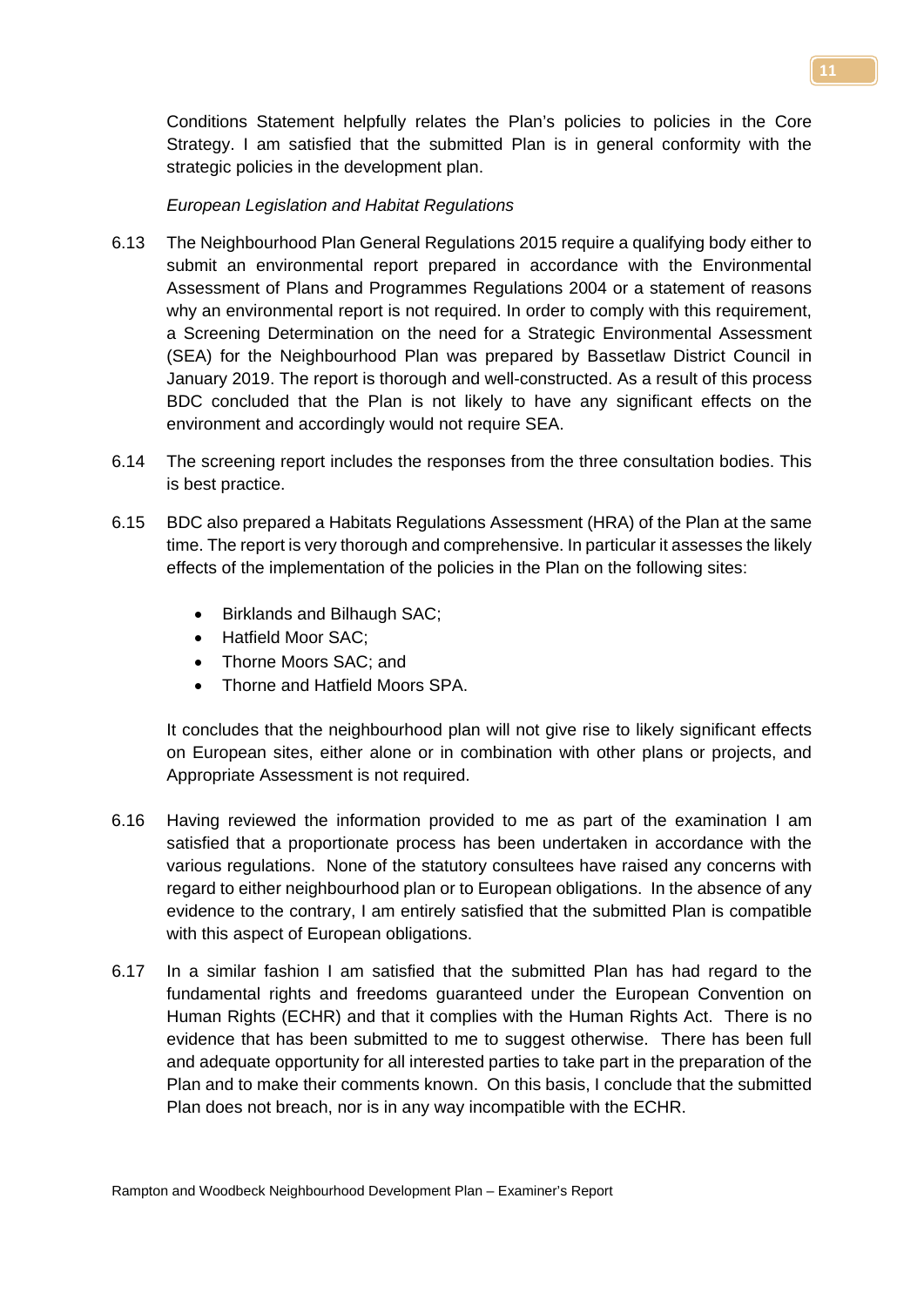*Summary*

6.18 On the basis of my assessment of the Plan in this section of my report I am satisfied that it meets the basic conditions subject to the incorporation of the recommended modifications contained in this report. Section 7 assesses each policy against the basic conditions. Where necessary it recommends modifications on a policy-by-policy basis.

**12**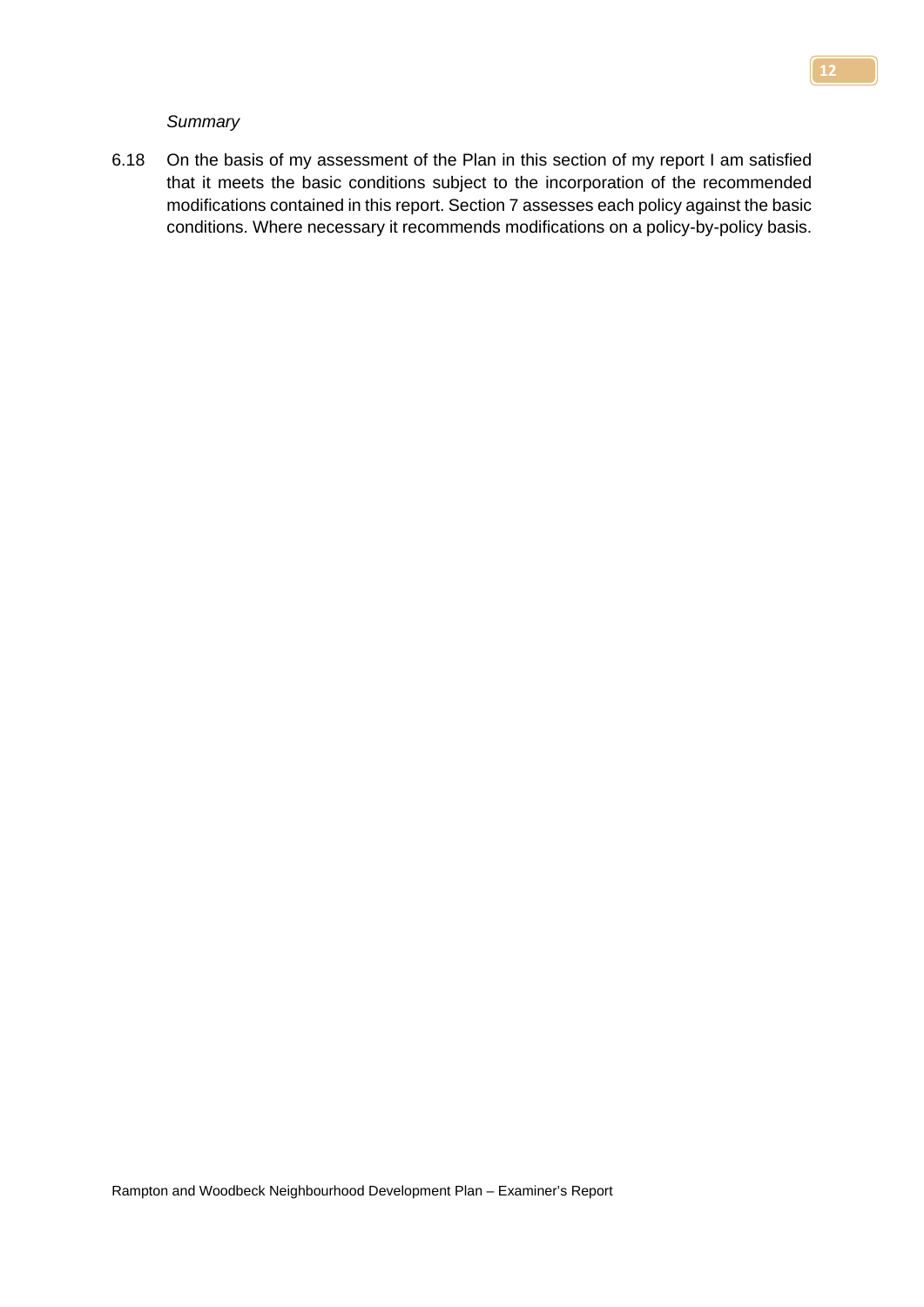#### **7 The Neighbourhood Plan policies**

- 7.1 This section of the report comments on the policies in the Plan. In particular, it makes a series of recommended modifications to ensure that the various policies have the necessary precision to meet the basic conditions.
- 7.2 My recommendations focus on the policies themselves given that the basic conditions relate primarily to this aspect of neighbourhood plans. In some cases, I have also recommended changes to the associated supporting text.
- 7.3 I am satisfied that the content and the form of the Plan is fit for purpose. It is distinctive and proportionate to the Plan area. The wider community and the Parish Council have spent time and energy in identifying the issues and objectives that they wish to be included in their Plan. This sits at the heart of the localism agenda.
- 7.4 The Plan has been designed to reflect Planning Practice Guidance (41-004-20170728) which indicates that neighbourhood plans must address the development and use of land.
- 7.5 I have addressed the policies in the order that they appear in the submitted plan.
- 7.6 For clarity this section of the report comments on all policies whether or not I have recommended modifications in order to ensure that the Plan meets the basic conditions.
- 7.7 Where modifications are recommended to policies they are highlighted in bold print. Any associated or free-standing changes to the text of the Plan are set out in italic print.

*The initial sections of the Plan (Sections 1-7)*

- 7.8 The Plan as a whole is well-organised and includes effective maps, tables and photographs. It makes an appropriate distinction between the policies and their supporting text. Its design will ensure that it will comfortably be able to take its place as part of the development plan in the event that it is eventually 'made'. The initial elements of the Plan set the scene for the policies. They are proportionate to the Plan area and the subsequent policies.
- 7.9 Section 1 and 2 comment about the background to neighbourhood planning. They also helpfully describe the local planning context within which the Plan has been prepared. It includes a map showing the designated neighbourhood area.
- 7.10 Section 3 summarises how the submitted Plan was prepared. It overlaps with the submitted Consultation Statement.
- 7.11 Section 4 comments about the special and distinctive features of the neighbourhood area. It is a particularly successful part of the Plan. It provides detailed information about the character of the village of Rampton, the Rampton High Secure Hospital and the Woodbeck Estate. Table 1 then sets out Strengths, Weaknesses, Opportunities and Threats for the neighbourhood area.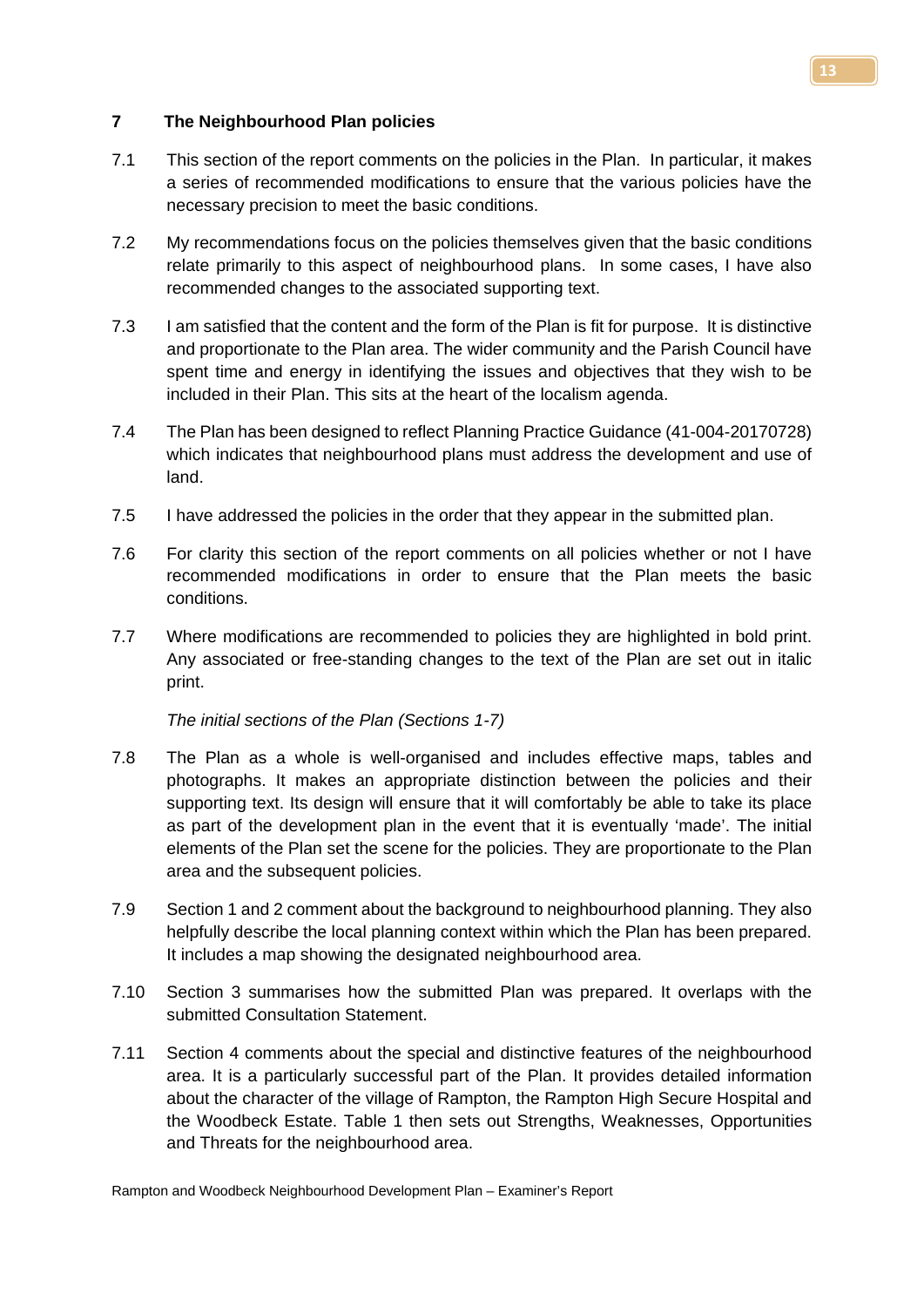- 7.12 Sections 5 and 6 set out the Plan's Community Vision and the supporting Community Objectives respectively. They are both well-developed and distinctive to the neighbourhood area as described in Section 4.
- 7.13 The remainder of this section of the report addresses each policy in turn in the context set out in paragraphs 7.5 to 7.7 of this report.

Policy 1: Growth Requirement in Rampton and Woodbeck to 2037

- 7.14 This policy sets the scene for proposed new development in the Plan period. In essence it provides a wider context for the proposed development of six housing sites in the neighbourhood area (and as detailed in Policies 2-7).
- 7.15 This approach is helpful in principle. However as submitted it is not written as a policy. In order to remedy this situation, I have considered two options. The first would be to modify the words used so that they took on a policy format. The second would be to incorporate the intended approach within the broader supporting text in Section 8 of the Plan.
- 7.16 In setting out its approach the Parish Council has helpfully sought to respond to the strategic requirements for the parish in the emerging Local Plan. In summary the proposed housing figure for Rampton and Woodbeck is 73 dwellings. This represents a 20% increase in dwelling houses from 2018 to 2037.
- 7.17 On balance I have concluded that the second approach would be the most productive. It would best reflect the current uncertainty over the eventual outcome of the emerging Local Plan and the modifications that I have recommended to the submitted package of housing allocations. The Parish Council agreed with this approach in its response to the clarification note.
- 7.18 In this broader context I also recommend modifications to the existing submitted supporting text. The recommended modifications reflect the current stage of the evolution of the Local Plan. They also identify two specific matters. The first is that Policy 8 in the neighbourhood plan provides a more general approach towards the delivery of new housing within the parish beyond the specific allocations. The second is that there will be the opportunity for the Plan to be reviewed in the event that it becomes clear that development elsewhere will not deliver the strategic target for the neighbourhood area (in the event that the emerging Local Plan retains the 20% growth target).
- 7.19 I have made specific recommendation with regard to the deletion of three of the six proposed housing allocations in Policies 2-7. These matters are reflected in the recommended modifications to this part of the Plan.

# **Delete Policy 1**

*Insert additional paragraphs in Section 8 of the Plan as follows:*

Rampton and Woodbeck Neighbourhood Development Plan – Examiner's Report *'8.12: Whilst the Plan has sought to bring forward new development to accommodate the strategic target for the neighbourhood area as anticipated in the emerging Bassetlaw Local Plan it has been designed to ensure that it is in general conformity to*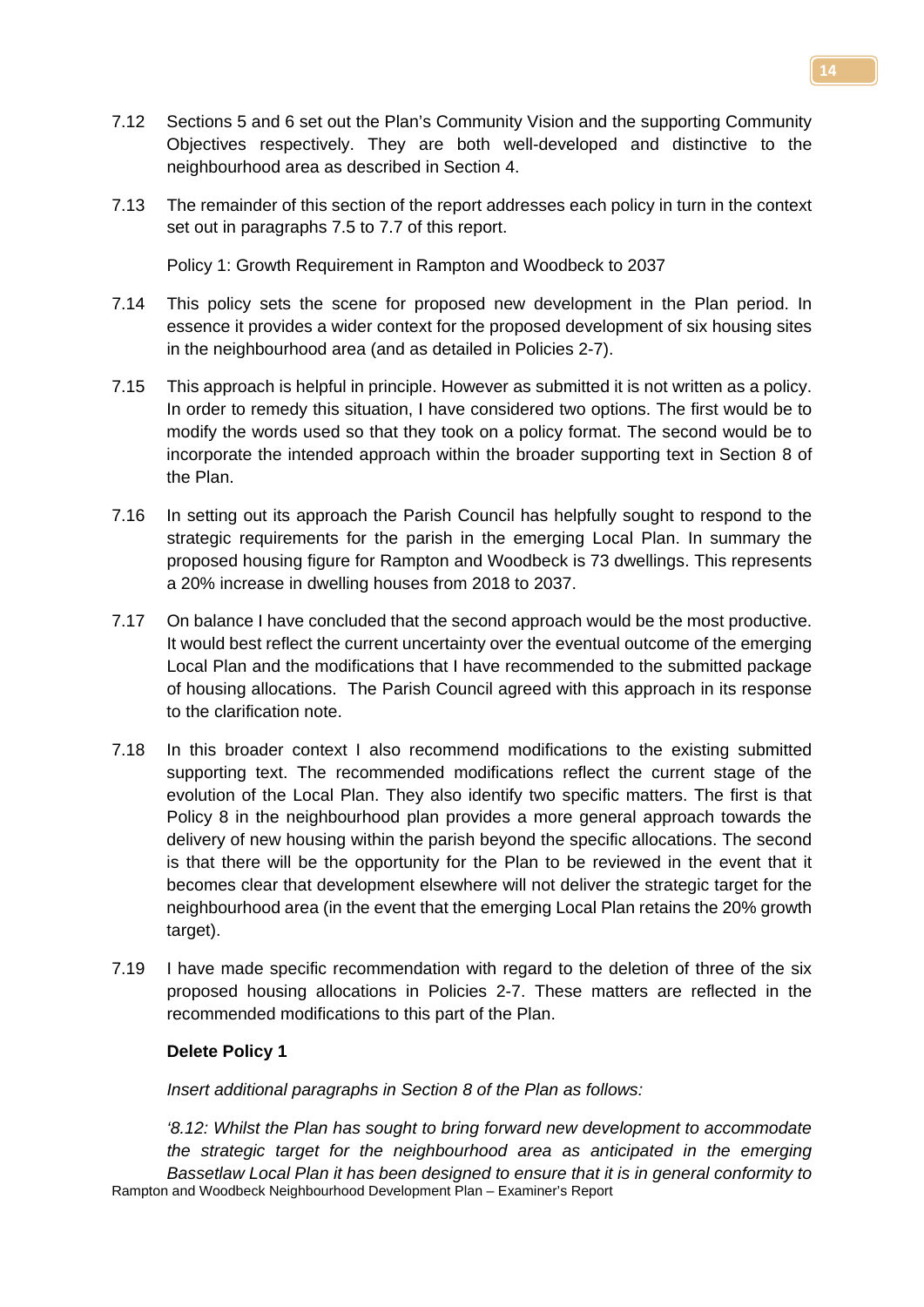*the adopted Core Strategy. Policy DM4 of that Plan identifies four criteria with which major development should comply. The effect of this approach is that the allocated sites would yield less than the 73 dwellings potentially required by 2037.* 

*8.13: This situation will be monitored throughout the Plan period. In particular the Parish Council will assess the extent to which the general approach taken in Policy 8 of this Plan will yield any residual amount of housing. Section 19 of the Plan comments about monitoring and a potential review of the Plan.* 

*8.14: Nine homes are currently being developed on the site to the south of Treswell Road, Rampton. 22 homes will be delivered through the development of homes on the three sites allocated in this Plan (Policies [insert numbers]). Additional growth outside the identified allocations will be managed through the implementation of Policy 8 of this Plan'*

*Modify Table 3 to reflect the revised schedule of housing allocations*

Proposed Housing Allocations – General Comments

- 7.20 The Plan proposes six allocations for residential use (three in Rampton and three in Woodbeck). They take a common approach in terms of presentation and approach. To avoid repetition on a policy-by-policy basis I address three general issues at this point in the report. Where applicable they translate into specific recommended modifications to the policies concerned.
- 7.21 In the first instance the approach is slightly confusing as each site is identified by its reference number from the broader list of sites assessed as part of the plan-making process. Plainly the reference numbers do not correspond with the policy numbers. Whilst this helps to explain the origin of the sites it will be of little benefit in the event that the Plan is 'made'. In this context I recommend that the reference number is replaced with a geographic description of the proposed site. Corresponding changes are also required to Map 3 (so that it highlights policy numbers).
- 7.22 In the second instance the supporting text of the various policies comments mainly about the consultee feedback on the layout of the proposed sites. Whilst this is helpful to understand how the various criteria have been designed, they provide little detail about the site itself. I recommend modifications on a policy-by-policy basis to remedy this matter. The outcome will be to provide a wider context for the development of the sites concerned through the policy approach.
- 7.23 In the third instance the six sites vary in different ways to the extent to which they relate to the scale, nature and character of the settlement concerned. In some cases, they are within the confines of the settlement concerned. In other cases, they are immediately adjacent to one of the two settlements. In other cases, they are less well related. In assessing the appropriateness or otherwise of the six sites I have taken into account the findings of the AECOM study.
- 7.24 In this context Policy DM4 of the Core Strategy provides clear policy advice for the consideration of major development proposals. In doing so it identifies four key principles are follows:

Rampton and Woodbeck Neighbourhood Development Plan – Examiner's Report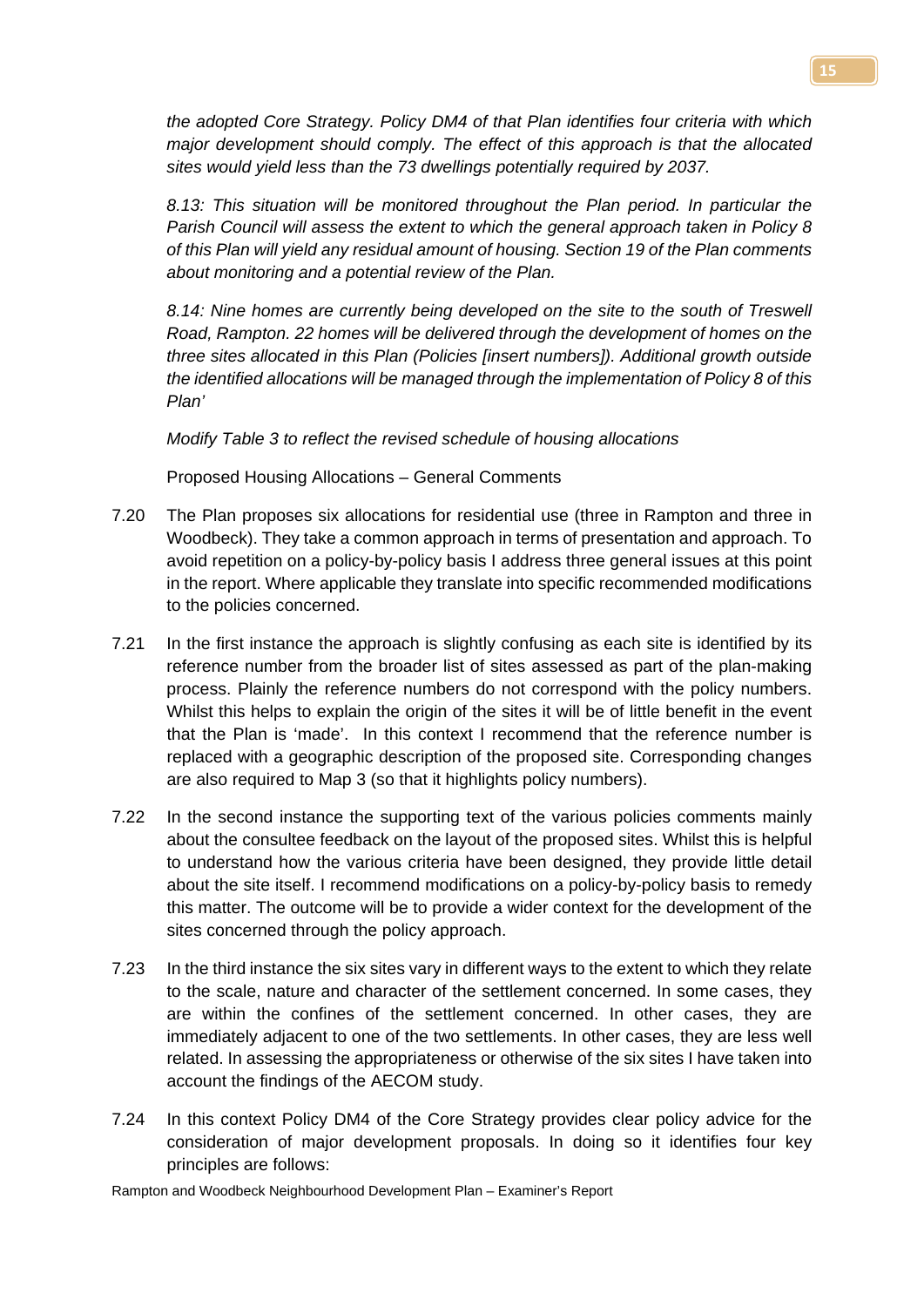- (they) make clear functional and physical links with the existing settlement and surrounding area and have not been designed as 'standalone' additions. Where physical links cannot be made (e.g. for reasons of third-party land ownership) provision must be made such that they can be provided in future should the opportunity arise;
- (they) complement and enhance the character of the built, historic and natural environment;
- (they) are of a scale appropriate to the existing settlement and surrounding area and in line with the levels of proposed growth for that settlement as set out in policies CS1-CS9; and
- (they) provide a qualitative improvement to the existing range of houses, services, facilities, open space and economic development opportunities.
- 7.25 Policy 8 of the submitted Plan also addresses similar matters in the way in which it seeks to identify circumstances in which other sites may be able to come forward in the Plan period. One of its criteria is that any such sites should not have an adverse impact on the existing built and natural character, shape, form or appearance of that part of the settlement and it meets the development principles as identified in Policy 9.
- 7.26 In relation to the six proposed housing allocations (Policies 2-7) I assess each site against the four principles in Policy DM4 of the adopted Core Strategy.
- 7.27 This assessment results in the recommended deletion of three of the six sites from the Plan. In different ways this reflects the inability of the sites concerned to comply with the first and second of the four criteria in Policy DM4 of the Core Strategy. I can appreciate that the Parish Council has sought to respond positively to national policy to boost significantly the supply of housing land and the strategic housing target in the emerging Local Plan. Nevertheless, the basic conditions tests for the neighbourhood plan continue to apply with regard to national policy and to the existing adopted Bassetlaw Core Strategy. In particular I am not satisfied that the longer term need for new housing should override the need for housing allocation to relate well to existing settlements. In reaching this conclusion I have taken account both of the information in the Plan itself and in the submitted AECOM site assessment study. Plainly over time additional information may come forward to justify the development of these or other sites which would otherwise comply with Policy 8 of this Plan.
- 7.28 I comment about the implications of these recommended modifications in the section of this report on the Implementation and Review of the Plan (paragraphs 7.86 to 7.89).

Policy 2: The Allocation of NP01 Woodbeck

- 7.29 This policy proposes the allocation of land to the north of Retford Road, Woodbeck for residential use. It is approximately 0.2 hectares in size and is anticipated to yield four new homes.
- 7.30 The site is the south-eastern corner of a much larger agricultural field. There is a traditional hedge along its southern boundary with Retford Road. As the Plan describes earlier phases of the plan-making process had considered a larger part of the parcel of land for residential development.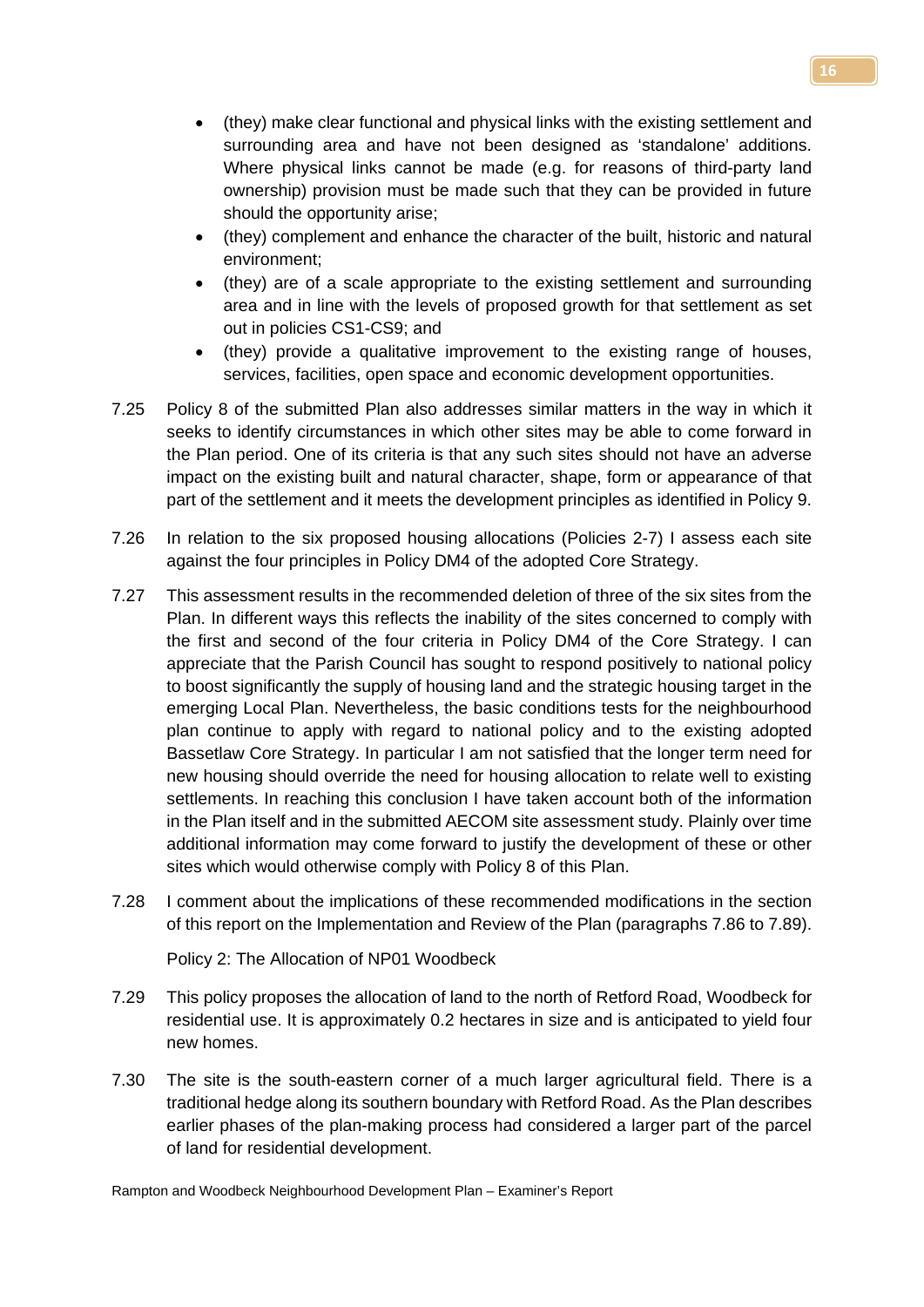7.31 Whilst the allocation has been significantly reduced in scale from earlier iterations of the Plan, I am not satisfied that its development would make a clear functional and physical link with Woodbeck as required by Policy DM4 of the Core Strategy. In particular the wider parcel of land is far more characteristic of the surrounding countryside and is poorly-related to the built-up form of the Woodbeck Estate. This is heightened as that there is only limited built development to the north of Retford Road. On this basis I recommend the deletion of the policy and the supporting text.

# **Delete the policy.**

*Delete the supporting text (Section 9 of the Plan).*

*Delete the proposed site from Map 4.*

Policy 3: The Allocation of NP03 Woodbeck

- 7.32 The proposed site is located on the eastern edge of Woodbeck and to the immediate east of Cavell Close. It is part of a wider area of open space within the Woodbeck estate.
- 7.33 I am satisfied that the development of the site for residential use would be appropriate. It is well-related to the existing built up form of Woodbeck. In particular it would round off the existing built development in Cavell Close and make good and effective use of land within the wider Woodbeck estate. In this context I am satisfied that it meets the criteria in Policy DM4 of the adopted Core Strategy.
- 7.34 The policy is criteria-based. The criteria are distinctive to the site and raise issues that will ensure its successful and safe development. I recommend modifications to some of the criteria to ensure that they have the clarity required by the NPPF. In particular I recommend that criterion e) is deleted given that the view identified on Map 7 is not directly affected by the proposed development of the site. I also recommend that the policy incorporates a series of highways matters to take account of the comments from the Highways Authority.
- 7.35 I also recommend that the initial part of the supporting text is modified and expanded. This will ensure that it provides an appropriate context for the policy in general, and its criteria in particular.
- 7.36 Finally I recommend that the title of the policy is modified so that it refers to the location of the site within the village rather than its site reference number. I also recommend consequential modifications to Map 3.

# **In the title replace 'NP03-Rampton' with 'Land to the east of Cavell Close, Woodbeck'**

**In a) replace 'must' with 'should'**

# **Delete criterion e)**

**Include a new criterion to read: 'the development should provide safe access for pedestrians and appropriate turning facilities for service vehicles'**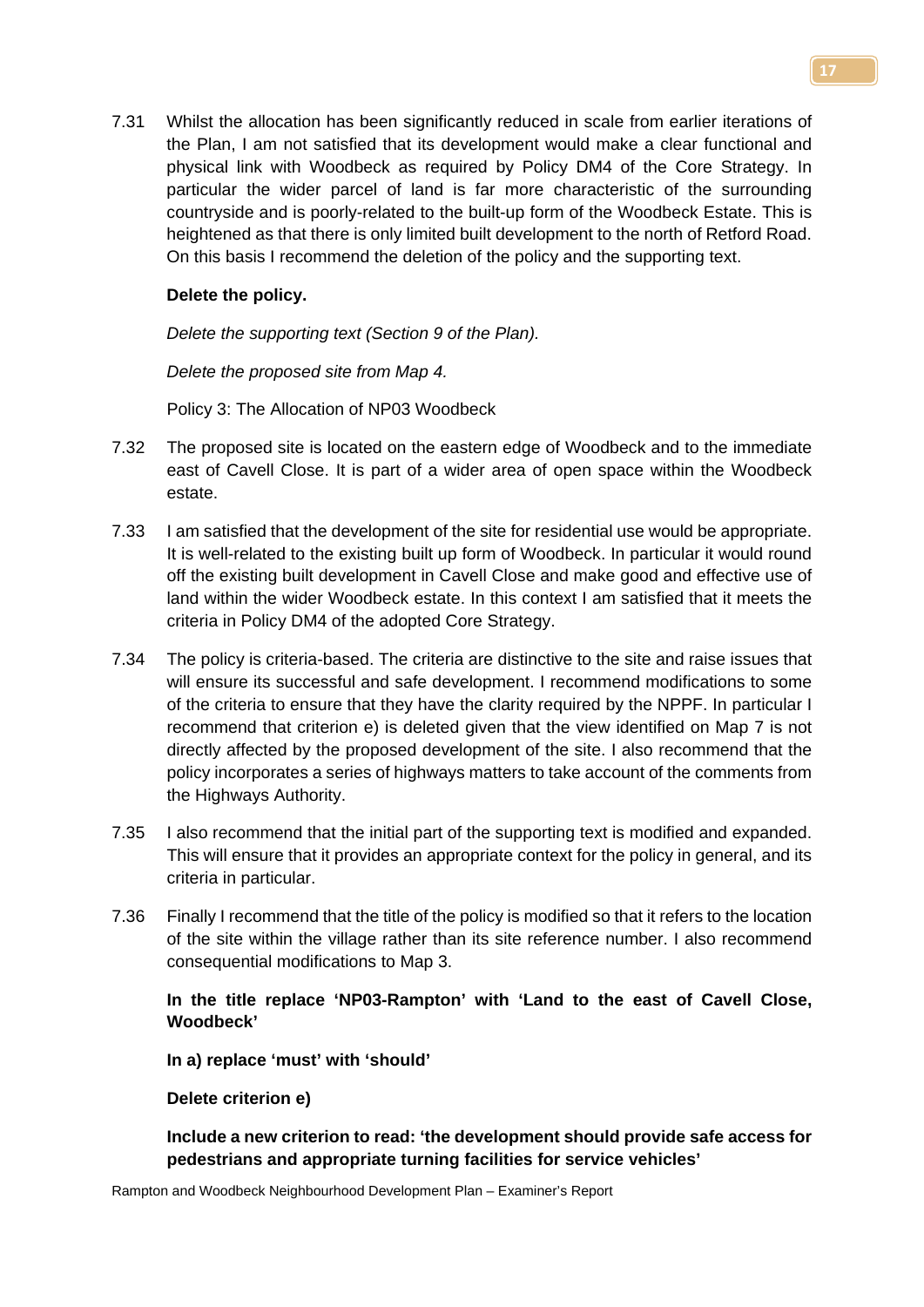*In the section 'About the Site' change the text to normal format rather than italic format.*

*After the existing text add: 'The development of the site for residential use reflects its wider location in the Woodbeck estate. It is well-related to the existing built up form of the estate. Policy 3 identifies a series of criteria to inform its development. They provide advice on the layout and form for the development of the site'*

*On Map 3 replace 'NP03' with 'Policy 3'*

Policy 4: The Allocation of NP05 Woodbeck

- 7.37 This policy proposes the allocation of land to the south of Retford Road for residential use. It is approximately 0.8 hectares in size and is anticipated to yield ten new homes.
- 7.38 The site is the north-western corner of a much larger agricultural field. There is a traditional hedge along its southern boundary with the Retford Road. The larger field is punctuated by a copse of trees running in a north-south direction from the Retford Road frontage. This copse would form the eastern boundary of the proposed housing allocation.
- 7.39 I looked at the site carefully from both Retford Road and from the open space within the Woodbeck Estate to the south-west. Taking all matters into account I am not satisfied that its development would make a clear functional and physical link with Woodbeck as required by Policy DM4 of the Core Strategy. In particular the wider parcel of land is far more characteristic of the surrounding countryside and is poorlyrelated to the built-up form of the Woodbeck Estate. This is heightened given that the proposed development would result in linear, ribbon development along Retford Road. On this basis I recommend the deletion of the policy and the supporting text.

# **Delete the policy.**

*Delete the supporting text (Section 11 of the Plan).*

*Delete the proposed site from Map 4.*

Policy 5: The Allocation of NP07 Rampton

- 7.40 This policy proposes the allocation of land to the west of Treswell Road, Rampton for residential use. It is approximately 0.55 hectares in size and is anticipated to yield nine new homes.
- 7.41 The site is the south-eastern corner of a much larger agricultural field. There is a traditional hedge along its eastern boundary with the Treswell Road.
- 7.42 I sought advice from the Parish Council about the way in which it had assessed the site for its suitability for development in these circumstances. I was advised that 'the site is the next logical extension along Treswell Road and is close to site NP14 which is currently under construction. Discussions with the landowner have supported the sites inclusion and its deliverability. In addition, the identified site form part of a much larger area that was originally submitted during the ''call for land'' consultation.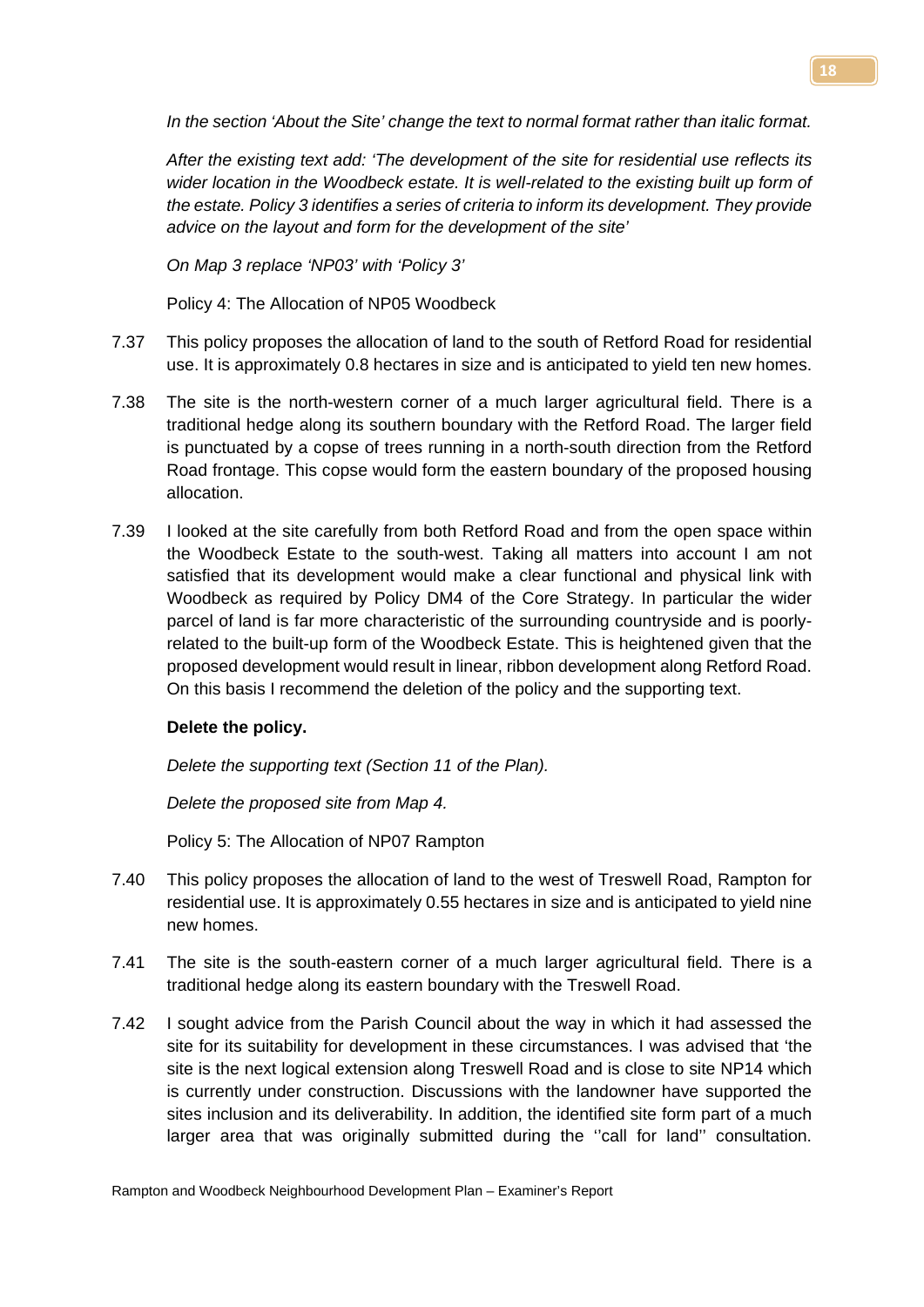Feedback from consultation has led to the site being reduced to the area now identified in the Plan'.

7.43 I looked at the site carefully from the Treswell Road. I also looked at its relationship with both the development taking place to the south of Treswell Road and to the proposed development in the Plan to the north of Treswell Road (Policy 6). Taking all matters into account I am not satisfied that its development would make a clear functional and physical link with Rampton as required by Policy DM4 of the Core Strategy. In particular the wider parcel of land is far more characteristic of the surrounding countryside and is poorly-related to the built-up form of Rampton. In addition, the site has a very different relationship to the village than either of the two sites to the east. I coming to this conclusion I have taken into account the findings of the AECOM study about the differences in the relationship of the eastern and western parts of the larger parcel of land to Rampton. Nevertheless, on the basis of the information available I am not satisfied that the proposed site would represents sustainable development. On this basis I recommend the deletion of the policy and the supporting text.

# **Delete the policy.**

*Delete the supporting text (Section 12 of the Plan).*

*Delete the proposed site from Map 3.*

Policy 6: The Allocation of NP08 Rampton

- 7.44 The proposed site is located on the western edge of Rampton village to the north of Treswell Road. The site is opposite the site currently being developed for residential use by Campbell Homes.
- 7.45 I am satisfied that the development of the site for residential use would be appropriate. It is well-related to the existing built up form of the village. In addition, it would consolidate the emerging new western boundary of the village. In this context I am satisfied that it meets the criteria in Policy DM4 of the adopted Core Strategy.
- 7.46 The policy is criteria-based. The criteria are distinctive to the site and raise issues that will ensure the successful and safe development of the site.
- 7.47 I recommend a series of recommended modifications to the criteria as follows:
	- to bring the clarity required by the NPPF (generally throughout the criteria);
	- to clarify the hedgerow issue in criterion c);
	- to clarify the location of existing residential properties in Treswell Road;
	- to ensure that the highway access issue is less prescriptive (criterion f); and
	- to make the distinction between land use issues and highways issues in criterion g).
- 7.48 I also recommend that the initial part of the supporting text is modified and expanded. This will ensure that it provides an appropriate context for the policy in general, and its criteria in particular.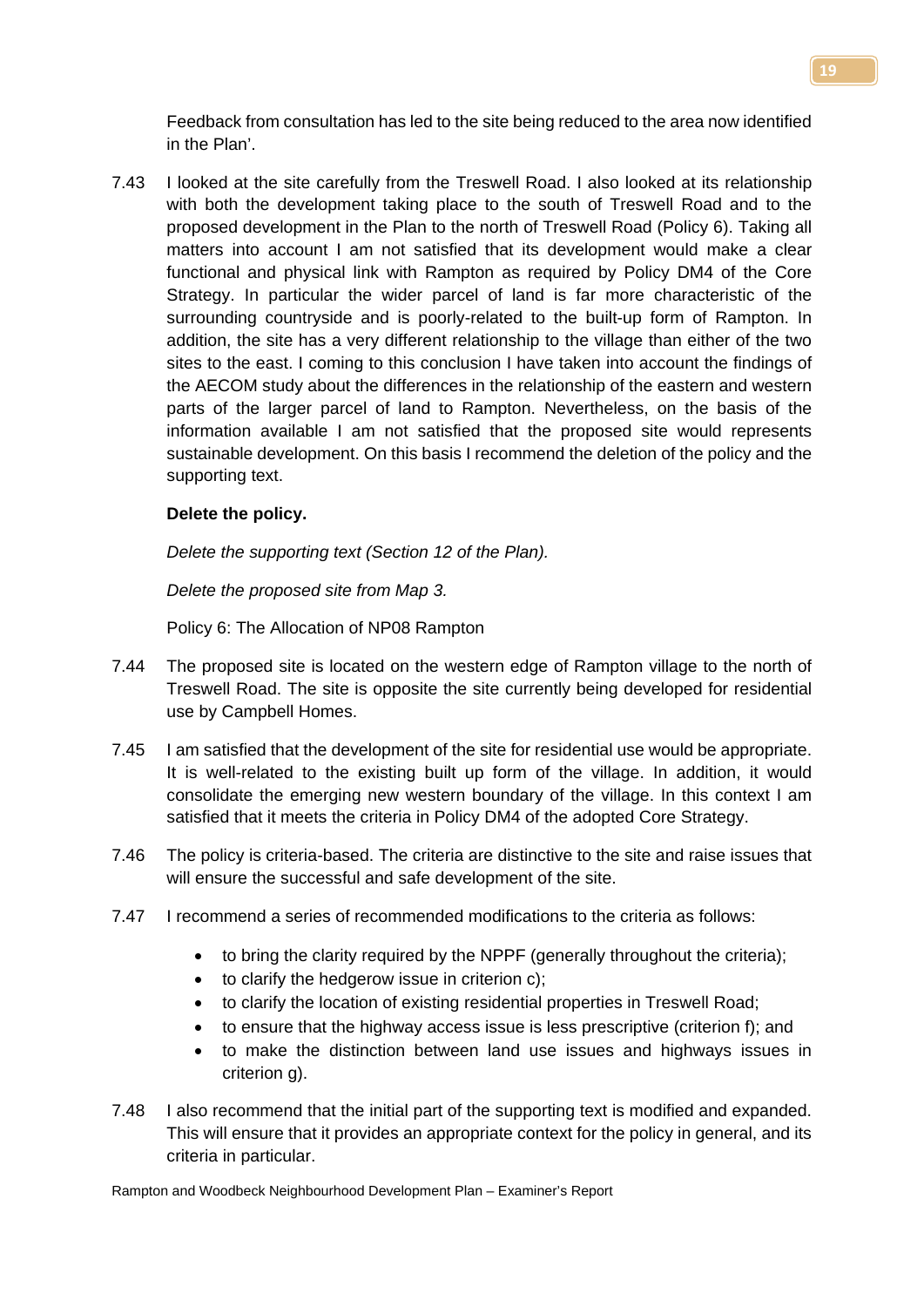7.49 Finally I recommend that the title of the policy is modified so that it refers to the location of the site within the village rather than its site reference number. I also recommend consequential modifications to Map 3.

**In the title replace 'NP08-Rampton' with 'Land to the north of Treswell Road, Rampton'**

**In a) replace 'must' with 'should' and add 'to the east' after 'Treswell Road'**

**Replace c) with 'the hedgerow on the southern boundary of the site should be retained and incorporated into the wider design and layout of the site except where vehicular access is required into the site'**

**In d):**

- **replace 'must' with 'should'**
- **delete 'negative'**
- **replace 'private amenity…. Treswell Road' with 'amenity of residential properties to the east of the site and those to the south of Treswell Road'**

**In e) replace 'there is' with 'the development provides'**

**In f) replace 'away from…. edge of the village' with 'in the eastern part of the site'**

**Replace g) with: 'the layout of the site incorporates a footpath connection to Treswell Road'**

*In the section 'About the Site' change the text to normal format rather than italic format.* 

*After the existing text add: 'The development of the site for residential use reflects its location in the village. It is well-related to the existing built up form of the village. In addition, it would consolidate the emerging new western boundary of the village in association with the development taking place to the south of Treswell Road. Policy 6 identifies a series of criteria to inform its development. They provide advice on the form and layout of the site, access arrangements and the retention of the existing hedgerows'*

*On Map 3 replace 'NP08' with 'Policy 6'*

Policy 7: The Allocation of NP11 Rampton

- 7.50 The proposed site is located on the southern edge of Rampton village to the west of Retford Road. The site is within the curtilage of an existing dwelling.
- 7.51 I am satisfied that the development of the site for residential use would be appropriate. It is well-related to the existing built up form of the village. It would make good and effective use of existing urban land. In this context I am satisfied that it meets the criteria in Policy DM4 of the adopted Core Strategy.
- Rampton and Woodbeck Neighbourhood Development Plan Examiner's Report 7.52 The policy is criteria-based. The criteria are distinctive to the site and raise issues that will ensure its successful and safe development. I recommend modifications to some of the criteria to ensure that they have the clarity required by the NPPF. In particular I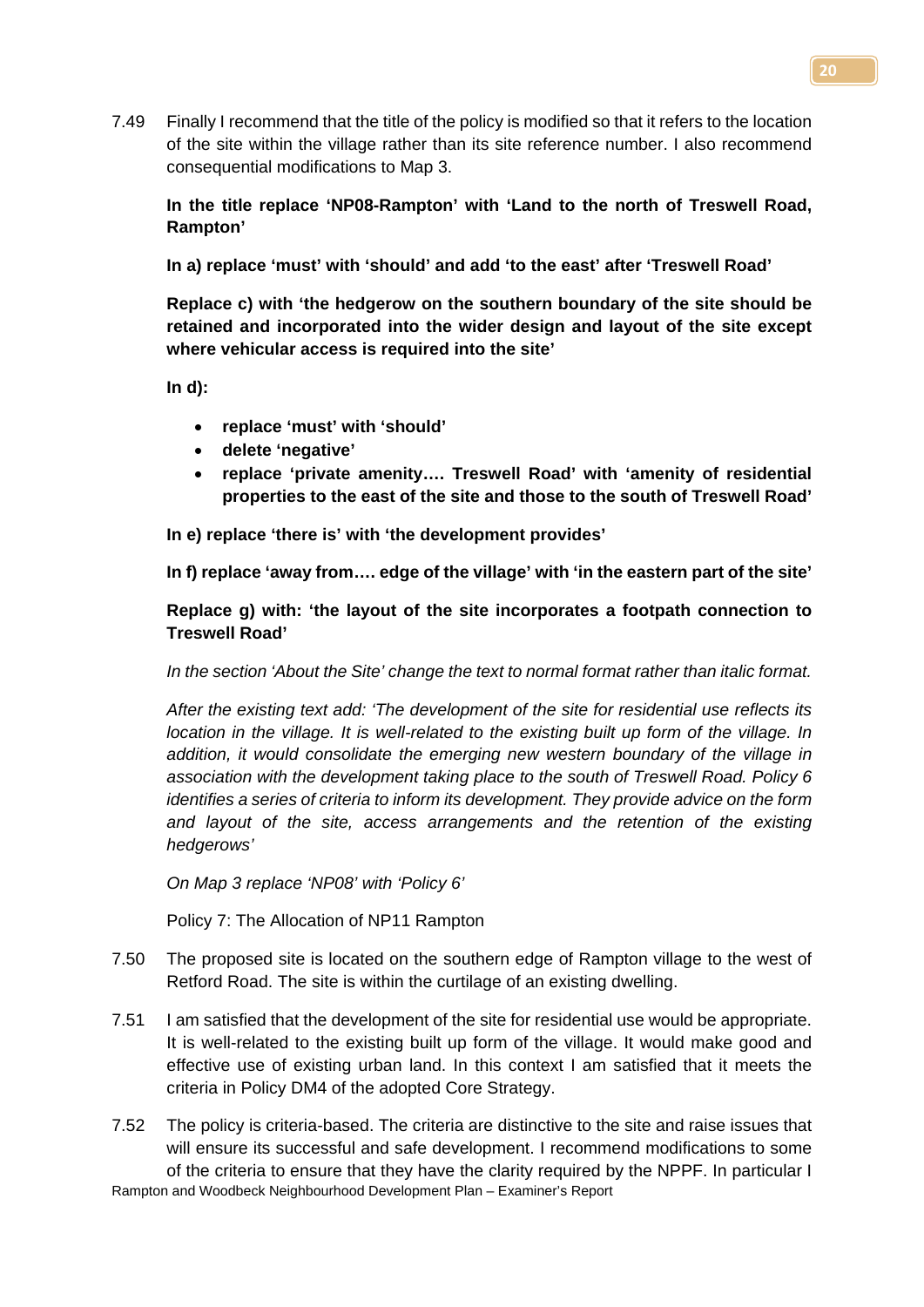recommend the deletion of the reference to the proposed local green space to the immediate north of the housing allocation. The Parish Council decided to remove the proposed local green space (LGS2) during the examination. This issue is addressed in further detail in the part of this report which comments on local green spaces (Policy 11).

- 7.53 I recommend that criterion b) is modified so that it has the clarity required by the NPPF. I also recommend that the initial part of the supporting text is modified and expanded. This will ensure that it provides an appropriate context for the policy in general, and its criteria in particular.
- 7.54 Finally I recommend that the title of the policy is modified so that it refers to the location of the site within the village rather than its site reference number. I also recommend consequential modifications to Map 3.

# **In the title replace 'NP11-Rampton' with 'Land to the east of Retford Road, Rampton'**

# **Delete criterion a)**

**Replace criterion b) with 'existing trees and hedges on the Retford Road and Greenside frontages should be retained and incorporated into the wider design and layout of the site except where vehicular access is required into the site'**

#### **In d) replace 'must' with 'should' and delete 'negative'**

*In the section 'About the Site' change the text to normal format rather than italic format.* 

*After the existing text add: 'The development of the site for residential use reflects its location in the village. It is well-related to the existing built up form of the village. In addition, it would make effective use of brownfield land within the village. Policy 7 identifies a series of criteria to inform its development. They provide advice on access arrangements, the retention of the existing hedgerows and amenity issues'*

*On Map 3 replace 'NP11' with 'Policy 7'*

Policy 8: Residential Development

- 7.55 This is an important policy within the general context of the Plan. It has been designed to act in a complementary fashion to the previous policies which allocate sites for development.
- 7.56 The policy has three related parts as follows:
	- proposed development within the defined development boundaries;
	- proposals which would represent overdevelopment; and
	- proposed development outside the defined settlement boundaries.
- 7.57 The purpose of the policy is clear in general terms. In its responses to the clarification note the Parish Council provided advice on the intended remit of the initial part of the policy. I recommend modifications to the first and the third parts of the policy to bring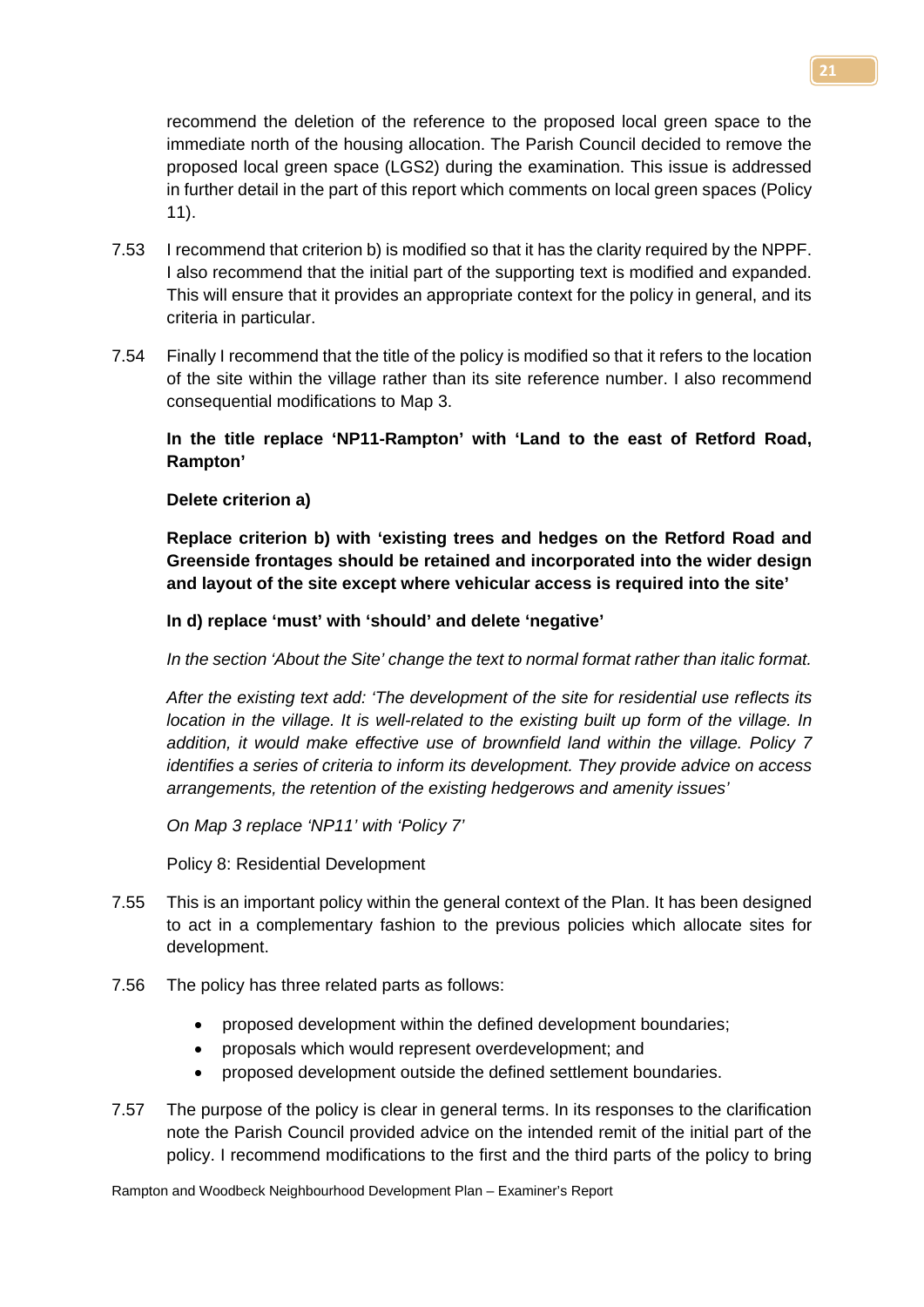the clarity required by the NPPF. In turn they will provide policy advice on proposed developments within and outside the proposed development boundaries respectively. I also recommend the deletion of the second part of the policy. In essence it is the reverse of the first part of the policy and as such is unnecessary.

**Replace the opening element of the first part of the policy with:** 

**'Proposals for residential development within the defined settlement boundaries for Rampton or Woodbeck will be supported where they meet the following criteria:'**

**In criterion a) replace 'adverse' with 'unacceptable'**

**In criteria c) and d) delete 'negative'**

**Delete the second part of the policy.**

**Replace the third part of the policy with:** 

**'Proposals for residential development outside the defined settlement boundaries for Rampton (as shown on Map 3) or Woodbeck (as shown on Map 4) will only be supported where the following criteria are met:**

- **the site concerned is immediately adjacent to the relevant settlement boundary;**
- **the development cannot be accommodated within the relevant settlement boundary;**
- **the development would not exceed 11 houses or 0.5 hectares;**
- **the development has the support of the relevant community; and**
- **the development complies with the criteria in the first part of this policy'**

Policy 9: Development Principles

- 7.58 This policy is a key element of the way in which the Plan seeks to ensure that new development comes forward to the highest possible standards. The policy is underpinned by the work carried out on the Character Assessment. The Assessment is an excellent piece of work in its own right. It influences and shapes the content of both this and other policies.
- 7.59 The policy lists a series of development principles which it expects will be incorporated into the preparation of proposals in the neighbourhood area. They are distinctive to the neighbourhood area and have a direct relationship to the submitted Character Assessment. This is best practice in general terms, and provides a clear evidencebased approach in particular.
- 7.60 The policy is very well-developed. Nevertheless, I recommend three modifications to bring the clarity required by the NPPF. The first repositions supporting text from the policy. The second refines the approach to ensure that the development principles should be applied where they relate to the scale, nature and location of the development in the neighbourhood area. The third reconfigures criterion h) so that it adopts a positive approach similar to that of the other criteria in the policy.

Rampton and Woodbeck Neighbourhood Development Plan – Examiner's Report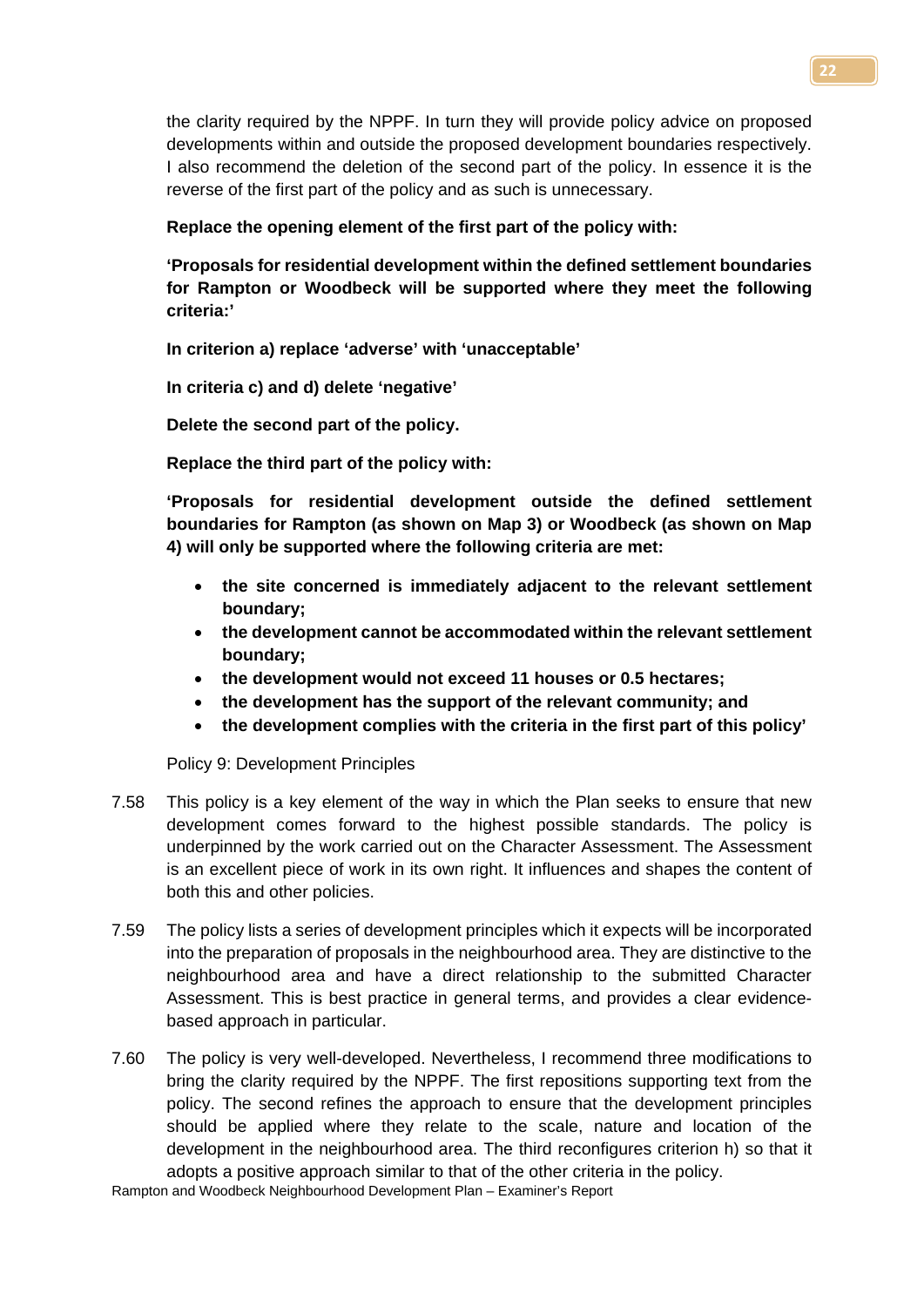**In the opening element of the first part of the policy delete the second sentence.**

**Replace the third sentence of the first part of the policy with:**

**'Development proposals should be designed to take account of the following development principles insofar as they relate to the scale, nature and location of the development in the neighbourhood area'**

**Replace criterion h) with: 'the development respects the character of the historic and distinct walling as identified on Map 6'**

Policy 10: Heritage Assets

- 7.61 This policy continues the approach taken in Policy 9. In this case it has a very specific focus on heritage assets. Its approach is one where development will be supported where it conserves or enhances the significance of designated and non-designated heritage assets and their setting through high quality and sensitive design, taking into consideration appropriate scale, siting and materials. This element meets the basic conditions. In particular it has regard to national policy.
- 7.62 The remainder of the policy sets out practical details against which development proposals will be assessed. Whilst they adopt a very appropriate approach, they are supporting text rather than policy. In this context I recommend that they are repositioned into Section 15 of the Plan.

#### **Delete the second part of the policy**

*Insert an additional element of supporting text at paragraph 15.7 to incorporate the deleted element of the policy with the following alterations:*

*In the first section delete 'should accord…. guidance and'*

*Replace the second and third sections with:*

*'Applications affecting Designated Heritage Assets or their setting will be expected to include:* 

- *a heritage statement that clearly describes the significance of the building and explains in detail how the proposals shall conserve this significance, and*
- *be in accordance with the most up to date legislation and national policy and guidance.*

*Applications affecting Non-Designated Heritage Assets will be expected to include:* 

- *a heritage statement that clearly describes the significance of the building/site and explains in detail how the proposals shall not adversely affect this significance, or;*
- *where demolition is proposed, an up to date structural report that clearly identifies that the building is incapable of viable repair, or*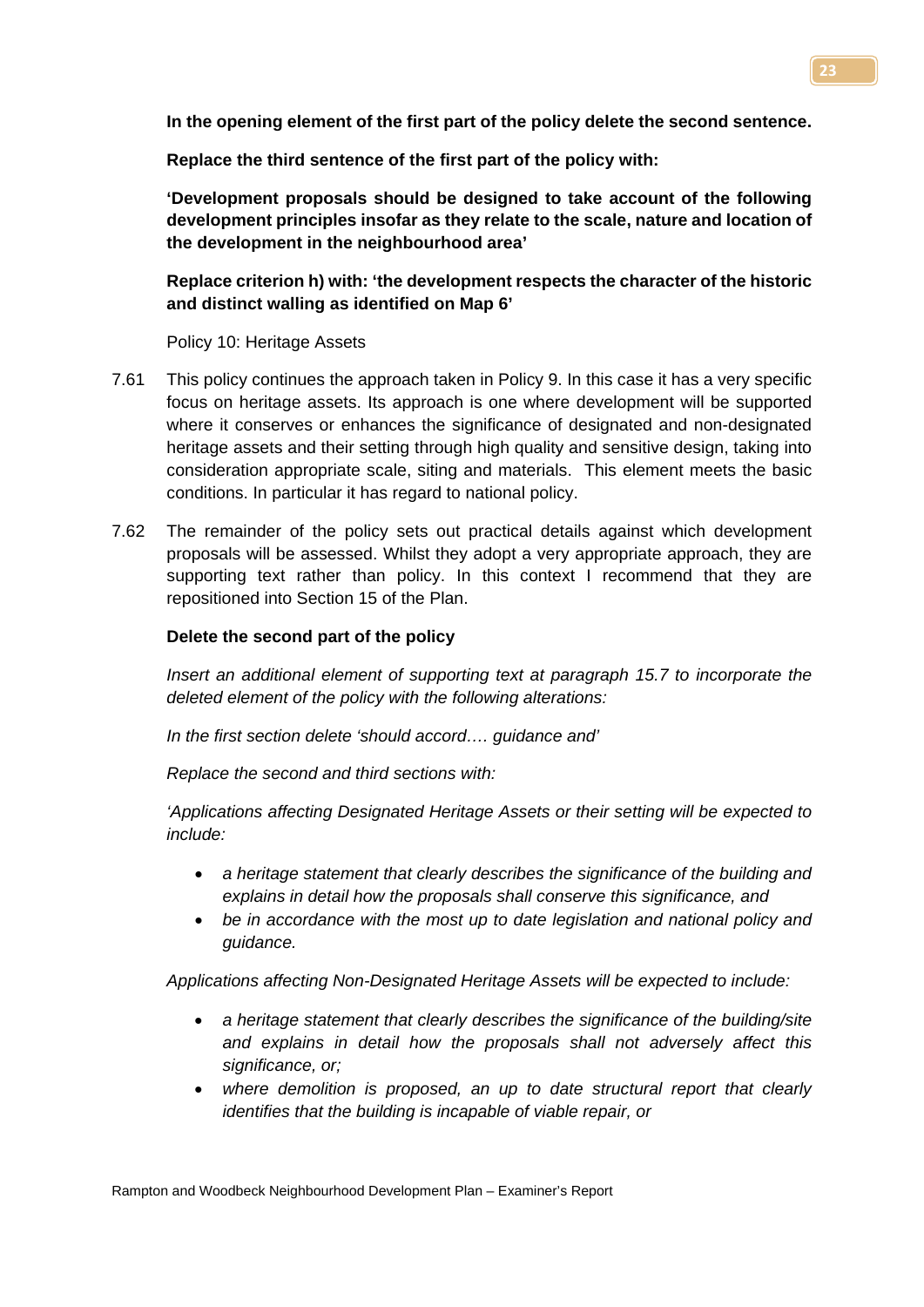• *where demolition is proposed, evidence that the building has no viable use in the medium term through appropriate marketing, and there would be a public benefit arising from its demolition and redevelopment.*

*The heritage statement should consider the setting of heritage assets. In considering the effect a development proposal may have on the setting of a heritage asset, the Council will assess the contribution the setting makes to the overall significance of the asset and how the proposal may impact this relationship'*

Policy 11: Local Green Spaces

- 7.63 This policy proposes the designation of nine local green spaces (LGS). They are shown on Maps 3 and 4 in the Plan. I sought advice from the Parish Council about the way in which it had proposed the designation of the various LGSs. It advised that the parcels of land had been specifically assessed. Nevertheless, it produced a table to assess the extent to which their proposed designation would comply with the three criteria identified in the NPPF (paragraph 100). At the same time the Parish Council decided not to proceed with the designation of the proposed LGS2 and LGS7.
- 7.64 On the basis of the wider information provided I satisfied that the following proposed LGSs comfortably meet the three criteria in the NPPF:
	- LGS1 All Saints Church Rampton Graveyard
	- LGS3 Play Area, Rampton
	- LGS5 Play Area, Woodbeck
	- LGS9 Football Ground, Woodbeck
	- LGS10 Open grassed area, Woodbeck
- 7.65 The proposed LGS8 is very different in character from the other proposed LGSs in Woodbeck. In effect it is the combined rear gardens of former dwelling houses on the estate. I sought advice from the Parish Council on its approach to this matter. I was advised that the curtilages of the buildings concerned are those of temporary accommodation or offices and they do not include private or permanent residential units. I was also advised that the Parish Council considers that the proposed LGS contributes positively towards local character and form part of the original character of the community.
- 7.66 I looked at this matter very carefully when I visited the neighbourhood area. I saw that the proposed LGS was well-maintained and reflected the variety of uses advised by the Parish Council. I also saw evidence of their use by local residents and the wider public. Moreover, I saw the way in which the proposed LGS reflected the open and formally-planned nature of the Woodbeck estate in general, and the spacious and welllandscaped garden areas in particular. On this basis I am satisfied that the proposed LGS is demonstrably special to the local community.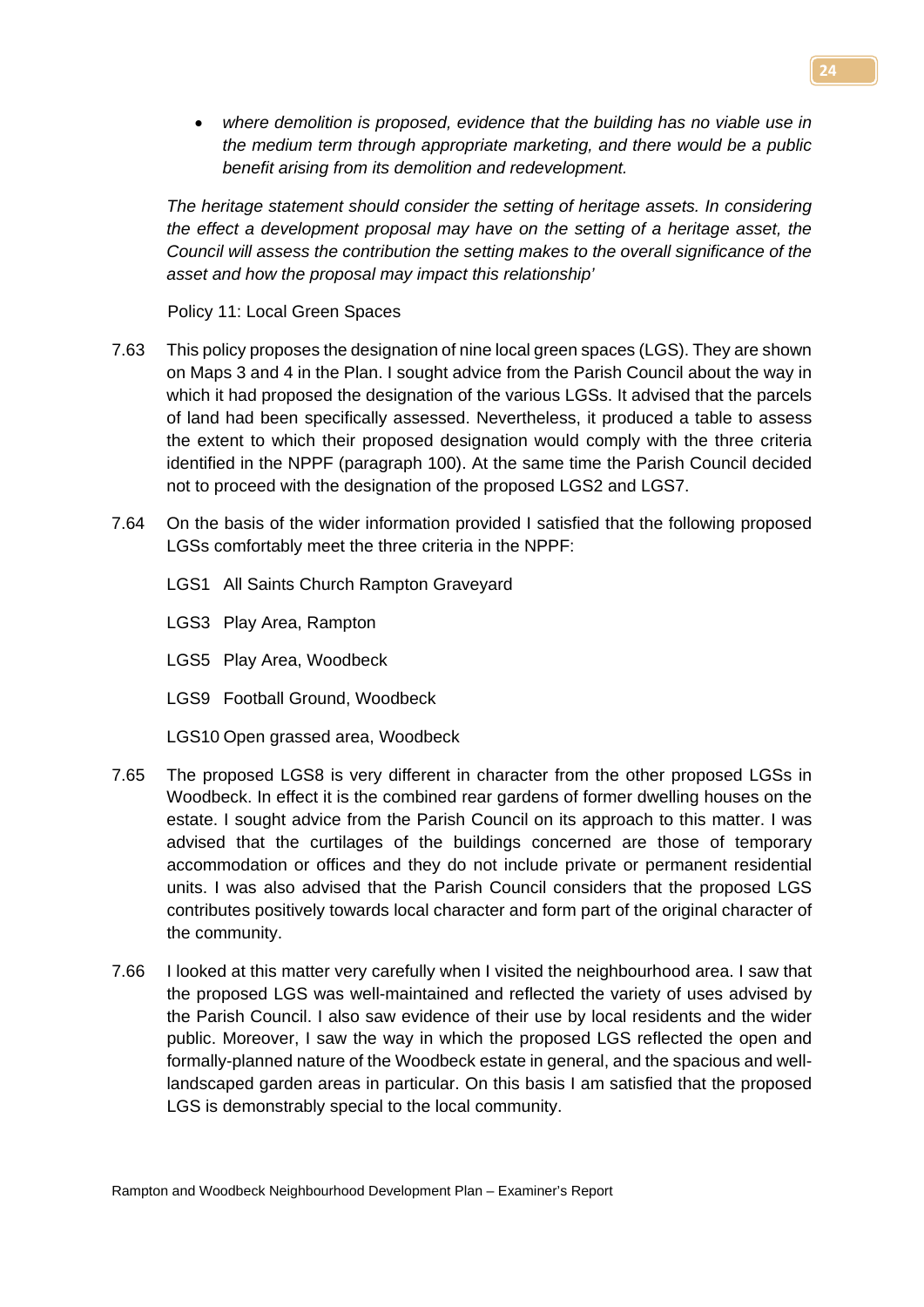- 7.67 Proposed LGS 6 includes a community building. I recommend that the building is ghosted out of the proposed LGS in a similar fashion to the approach proposed for the buildings in LGS8. This also applies to LGS5.
- 7.68 Map 4 shows a proposed unnumbered LGS. The Parish Council advised that it was intended to be part of LGS 6. I recommend accordingly.
- 7.69 In general terms I am satisfied that the designation of the proposed LGSs accords with the more general elements of paragraph 99 of the NPPF. Firstly, the package of spaces is consistent with the local planning of sustainable development. In this context the submitted Plan includes a suite of allocated housing sites. In addition, none of the proposed LGS have been considered as potential development sites. Secondly, I am satisfied that they are capable of enduring beyond the end of the Plan period. Indeed, in many cases they are established elements of the local environment and are sensitively managed as green spaces in ways appropriate to their particular uses.
- 7.70 The policy itself sets out an approach which would resist development that would adversely affect the function of a designated LGS. Whilst this part of the policy largely follows the approach in national policy (NPPF paragraph 101), it does not have the necessary clarity for a development plan policy. In particular it fails to identify the types of development which would affect the purpose of such designation. I recommend that the policy is modified so that it takes on the matter of fact approach set out in the NPPF. It will be a matter for BDC's judgement to determine whether any proposals which may come forward within the designated LGSs would conflict with the policy approach.
- 7.71 I also recommend that the policy includes a list of the proposed LGSs. As submitted, it simply refers the reader to Maps 3 and 4. This approach does not have the clarity required by the NPPF. In addition, the matter is highlighted given that the maps concerned are several pages removed from the policy in the Plan.

**At the end of the first part of the policy add the list of LGS numbers and site descriptions.**

**Replace the final part of the policy with: 'Proposals for development within designated Local Green Spaces will only be supported in very special circumstances'**

*Delete LGS 2 and 7 from Maps 3 and 4 respectively.*

*Identified the unnumbered green area on Map 4 as part of LGS6*

*Ghost out the buildings and structures within LGS5 and LGS6 (in a similar fashion to LGS8).*

Policy 12: Local Economy

7.72 This policy offers support to proposals which would sustain the local economy. It has a particular focus on projects which would contribute towards diversification. The supporting text highlights that there is an element of small business activity (such as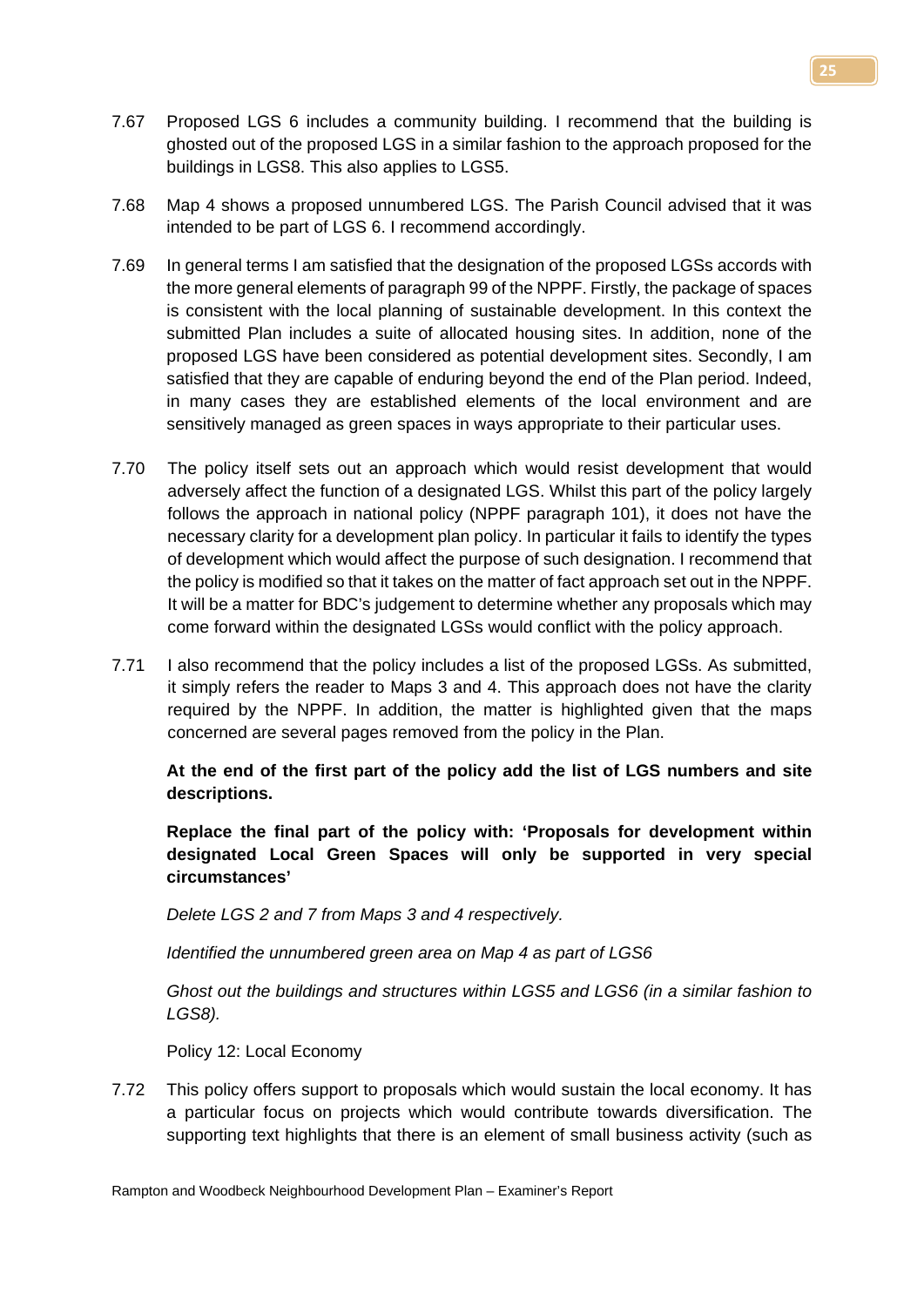local cottage industries and home working) in the neighbourhood area and that these businesses provide both employment and a wider community and social function.

- 7.73 In general terms the policy takes a positive approach to the development of the local economy and has regard to national policy. I recommend that the third part of the policy is incorporated into the substantive (first) part of the policy. This would avoid a situation where diversification projects are addressed in two separate parts of the wider policy. I also recommend the replacement of the prescriptive limit of one hectare for appropriate employment development with a more general approach which refers to the location of the proposed site in the neighbourhood area. This would allow for greater flexibility throughout the neighbourhood area. In any event the proposed size limit is not evidence-based.
- 7.74 I also recommend detailed modifications to the second part of the policy. Whilst they do not alter the approach taken, they bring the clarity required by the NPPF.

**In the first part of the policy replace 'are not…. per site' with 'are of a scale which is appropriate to its location within the neighbourhood area and the scale and nature of any surrounding uses'**

**In criterion a), b) and d) delete 'negative'**

**Replace the second part of the policy with: 'Proposals for industrial buildings within, or adjoining, the open countryside should use materials to clad the building(s) of an appropriate colour that blends into its setting and will not lead to an unacceptable contrast between the new building(s) and the surrounding landscape'**

#### **Delete the third part of the policy.**

Policy 13: The protection of local amenities

- 7.75 This policy identifies a series of local amenities. It then seeks to safeguard their ongoing accessibility to the local community within the Plan period. Paragraph 17.8 comments about the importance of the facilities. They are shown on Maps 9 and 10.
- 7.76 The policy approach comments that their change of use to other non-community uses will not be supported unless alternative community facilities are proposed or the existing use is unviable or the community supports a proposed change of use. I recommend modifications to the approach taken so that it has the clarity required by the NPPF. In the first instance I recommend that the changes of use reference should relate to other non-community uses rather than simply to other uses. This would allow a potential change in the availability and/or mix of community uses. In the second instance I recommend that the supporting text more explicitly comments about viability issues relating to the local amenities which are inherently commercial in their nature and operation. Thirdly I recommend the deletion of the reference to community support. This will be a matter of policy decision. In any event BDC will have the ability to take account of public feedback in its determination of any such planning applications.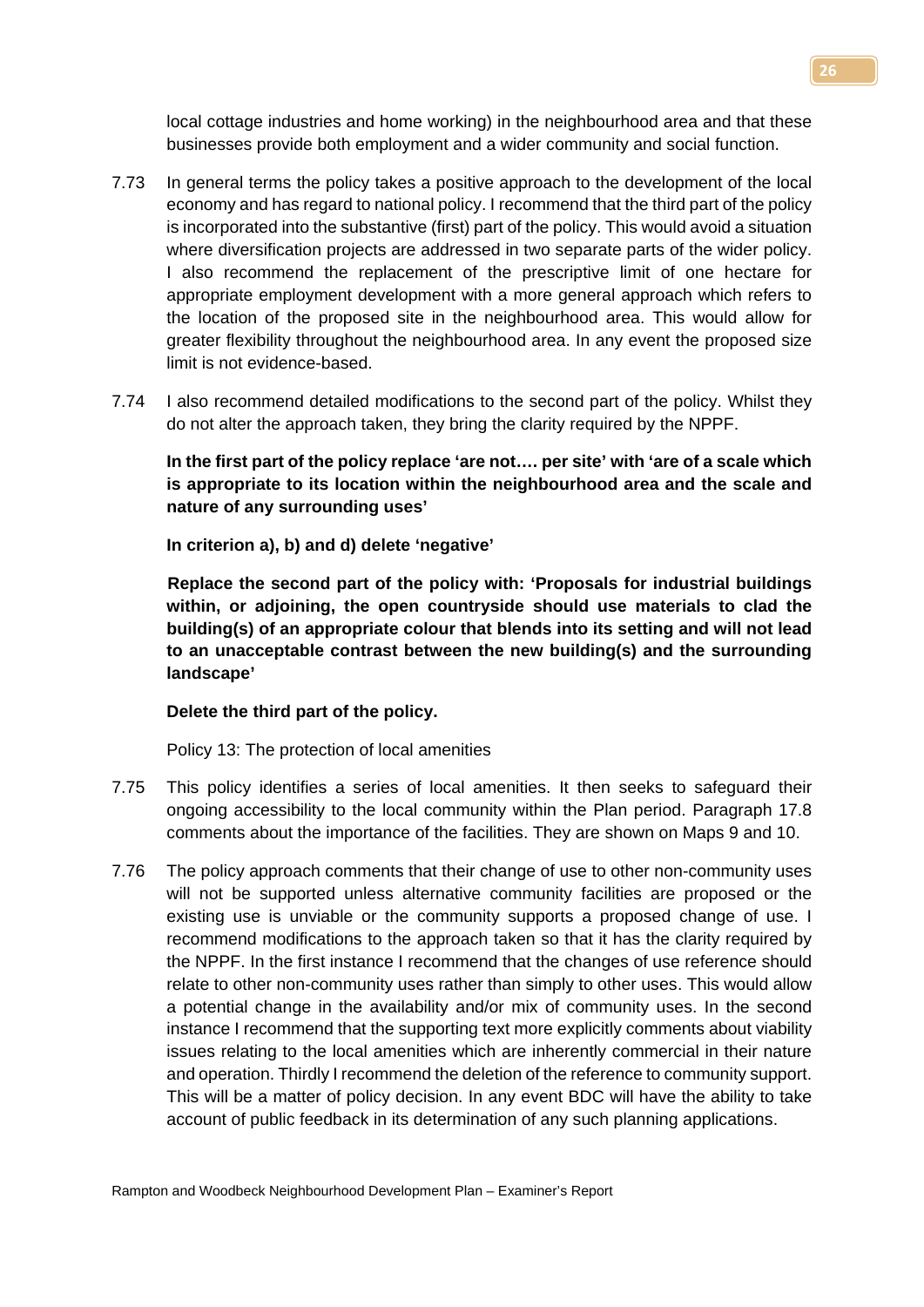7.77 Finally I recommend that the various facilities are listed within the policy itself. As submitted the Plan requires the reader to cross-refer to the two maps.

# **Replace the initial sentence of the policy with:**

**The Plan identifies the following amenities as key local amenities:**

**[List the facilities with a correct numbering sequence]**

**In the second sentence of the policy replace 'Proposals for….to other purposes' with 'Proposals for the redevelopment or the change of use of any of the identified key local amities to a non-community use'**

# **At the end of the second sentence of the policy delete 'or that the…...community'**

*At the end of paragraph 17.8 add: 'Policy 13 provides an approach to safeguard such facilities unless specific exceptions can be met. One relates to the commercial viability of the key local amenities. This may be particularly relevant for those amenities which are inherently commercial in their nature. In these circumstances the premises concerned should be marketed at a realistic price for at least six months to assess the opportunities for other community facilities to occupy any space currently occupied by key local amenities'* 

Policy 14: The protection of the parish landscape

- 7.78 This policy is based on an overview of the key qualities and characteristics which define the landscape of Rampton and Woodbeck Parish. It collates the relevant findings of the Bassetlaw Landscape Character Assessment (BLCA) and presents them in a manner which provides a concise profile of the various landscape character areas and designations within the parish. It also explores the relationship between the settlements of Woodbeck and Rampton and their immediate landscape settings.
- 7.79 The policy itself identifies a series of design principles with which new development proposals should comply. It is appropriately evidence-based. In addition, it is both flexible and non-prescriptive. Nonetheless I recommend a modification so that the various principles would only apply insofar as they are relevant to the development proposal concerned.
- 7.80 I also recommend detailed modifications to some of the development principles. In several cases they incorporate unnecessary elements of supporting text which have already been addressed in Section 18 of the Plan. Otherwise the policy meets the basic conditions.

# **At the beginning of the policy add: 'Insofar as they relate to the scale, nature and the location of the proposed development'**

**In criterion a)**

• **Replace the first sentence with: 'Well-designed proposals which seek to enhance distinctive character, in particular the soft edges of the village, will be supported'**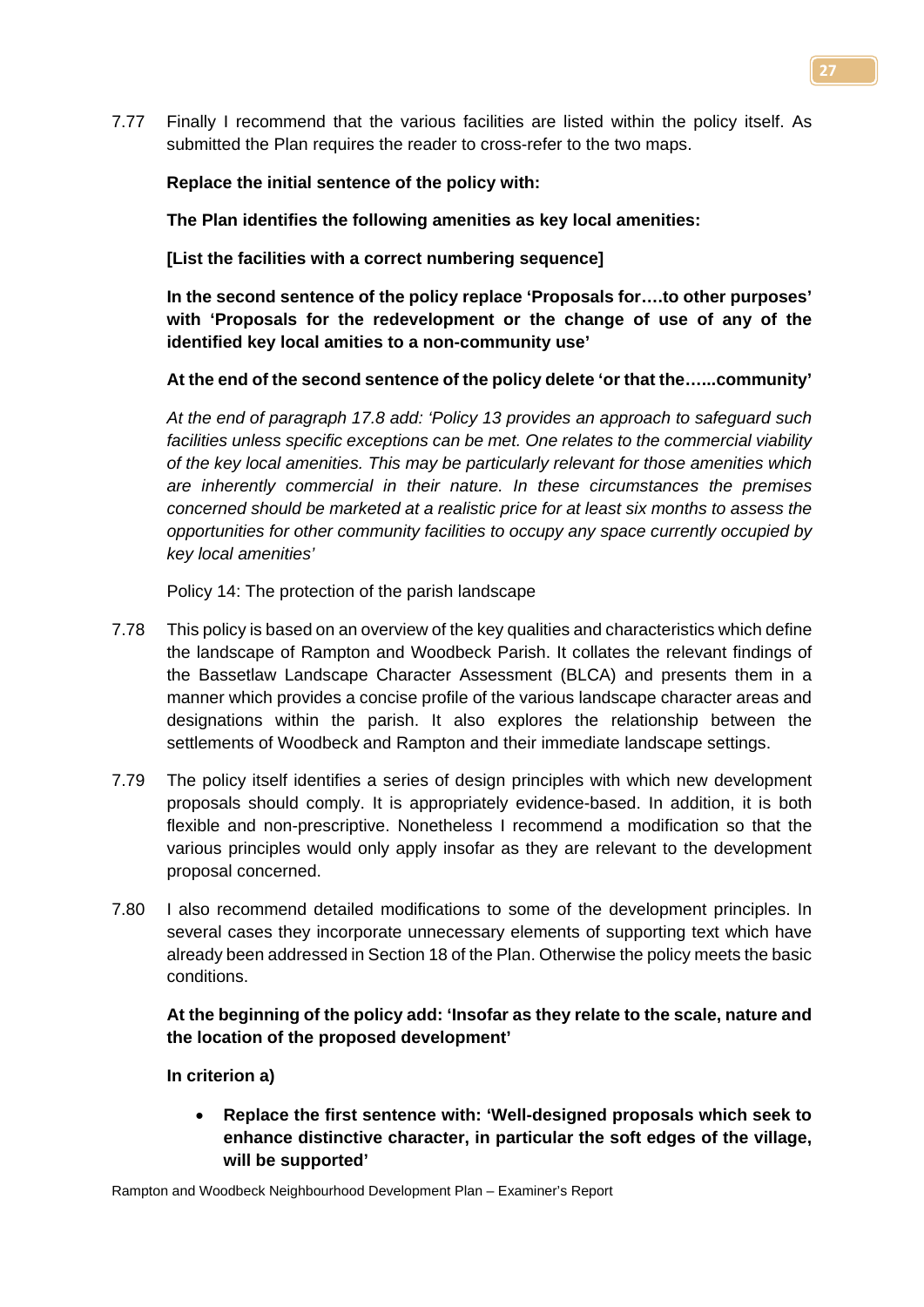• **In the final sentence replace 'is encouraged' with 'will be particularly supported'**

**Replace criterion b) with 'Proposals which incorporate soft landscaping on boundaries will be supported in general, and southern and eastern boundaries of the Woodbeck Estate in particular'**

**In criterion c) delete 'rustic' and replace 'these village' with 'the villages'**

**In criterion d) delete the second sentence.** 

**In criterion e) replace 'be resisted' with 'not be supported'**

Other Matters - General

7.81 This report has recommended a series of modifications both to the policies and to the supporting text in the submitted Plan. Where consequential changes to the text are required directly as a result of my recommended modification to the policy concerned, I have highlighted them in this report. However other changes to the general text may be required elsewhere in the Plan as a result of the recommended modifications to the policies. It will be appropriate for BDC and the Parish Council to have the flexibility to make any necessary consequential changes to the general text. This flexibility applies to any changes in policy numbering which the Parish Council may wish to make to take account of the recommended modifications elsewhere in this report. I recommend accordingly.

*Modification of general text (where necessary) to achieve consistency with the modified policies.*

Other Matters – Specific

- 7.82 Neighbourhood plans are required both to identify the neighbourhood area and to define the Plan period in a clear and transparent fashion. As submitted the Plan needs a degree of refinement to ensure that these important matters are addressed satisfactorily.
- 7.83 In relation to the former Map 1 identifies the neighbourhood area within an overall map of Bassetlaw District. Whilst this is helpful it is at a scale which makes realistic identification impracticable within the context of a development plan document. I recommend that the more detailed plan in the Basic Conditions Statement is added into the Plan to remedy this matter.
- 7.84 In relation to the latter the Plan is otherwise clear that it intends to correspond with the Plan period for the emerging Local Plan (2037). For clarity I recommend that the Plan period is made explicit both on the front cover and in Section 1.
- 7.85 I am satisfied that no party has been disadvantaged by this lack of clarity in the submitted Plan. In particular these matters generated no representations to the Plan.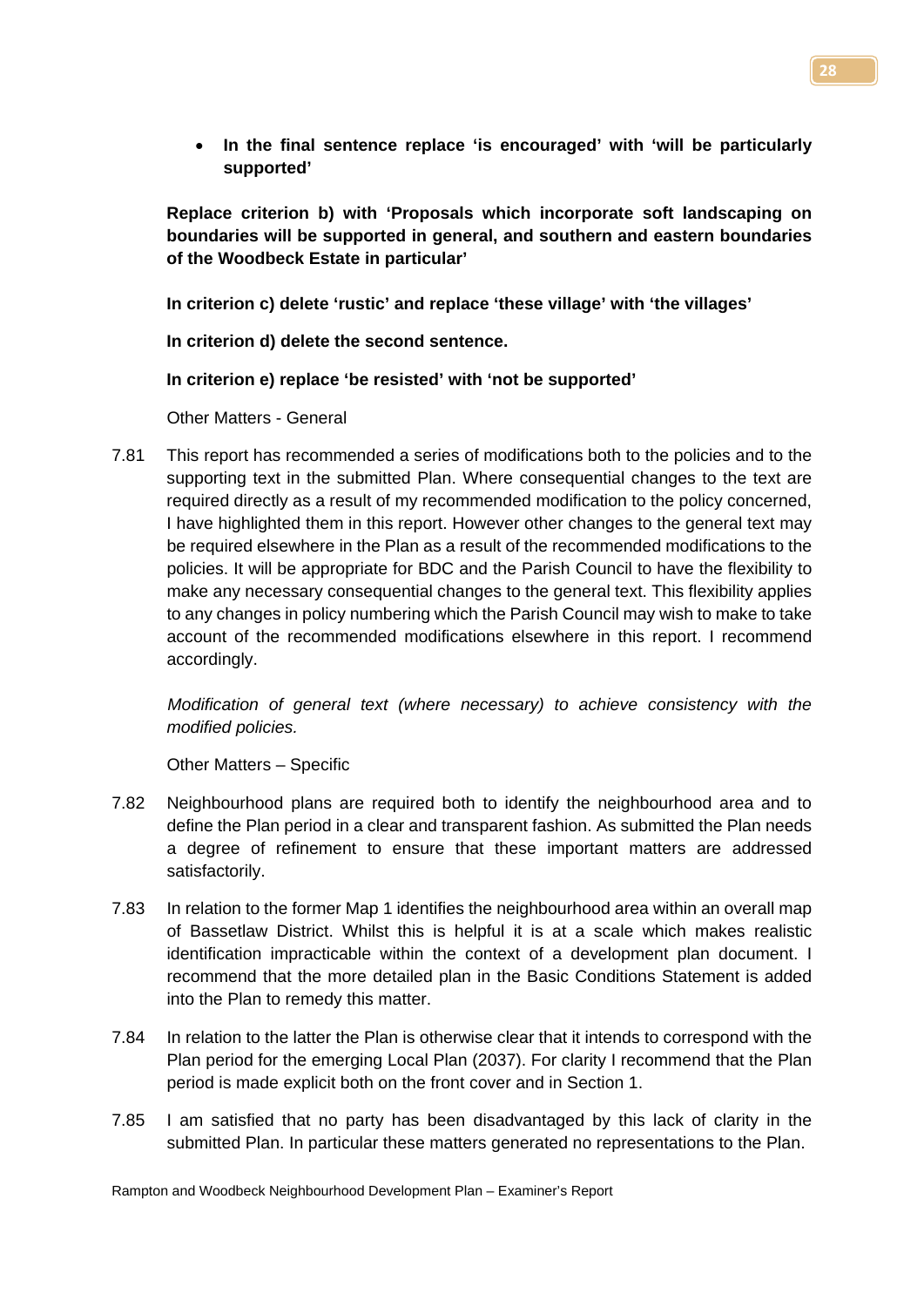*Insert Figure 1 from the Basic Conditions Statement after Map 1 in the submitted Plan.* 

*At the end of paragraph 1.6 add: 'The Plan period is 2019 to 2037'*

*On the front cover of the Plan replace 'Submission Version January 2020' with '2019 to 2037'*

Implementation and Review

- 7.86 Section 19 of the Plan properly comments about the need for monitoring of any made neighbourhood plan. It also recognises that a review of the Plan may be required at some point within the Plan period.
- 7.87 The submitted Plan has been prepared within the context of a development plan context that pre-dates the introduction of the NPPF. BDC is now working towards the preparation of a new Local Plan. It is anticipated that the emerging Local Plan will be adopted in 2021. This process will be an important milestone in the development of planning policy in the District. I have commented elsewhere in this report about the relationship between the allocated sites in the Plan (as recommended to be modified) and the current uncertainty about the requirement for new development in the Plan period.
- 7.88 In these circumstances I recommend that the submitted neighbourhood plan includes a degree of commentary about its potential impact on the relationship between the emerging local plan and any made neighbourhood plan at that time. Plainly the Parish Council will need to consider the potential impact at that time and reach its own view on the need or otherwise for a review of the Plan.
- 7.89 I also recommend that this part of the Plan addresses two potential scenarios. The first would be one where development does not proceed as planned on the broader package of allocated housing sites. The second would be one where the delivery of any residual amount of new homes in the neighbourhood area required in the adopted version of what is now the emerging local plan was unlikely to be delivered through the implementation of Policy 8 of the Plan.

*At the end of paragraph 19.2 add: 'In particular the Parish Council will consider a review of the Plan if the broader package of housing sites allocated in the Plan does not come forward. In addition, the Parish Council will consider the need for a review in circumstances where the delivery of any residual amount of new homes in the neighbourhood area required in the adopted version of what is now the emerging local plan was unlikely to be delivered through the implementation of Policy 8 of the Plan'*

*At the end of paragraph 19.4 add: 'The adoption of the Bassetlaw Local Plan 2037 will be a key milestone in this process. In this context the Parish Council will consider the need for a review of the neighbourhood plan at that point. This task will be undertaken based on an assessment of developments that have taken place in general, and the delivery of the allocated housing sites in particular'*